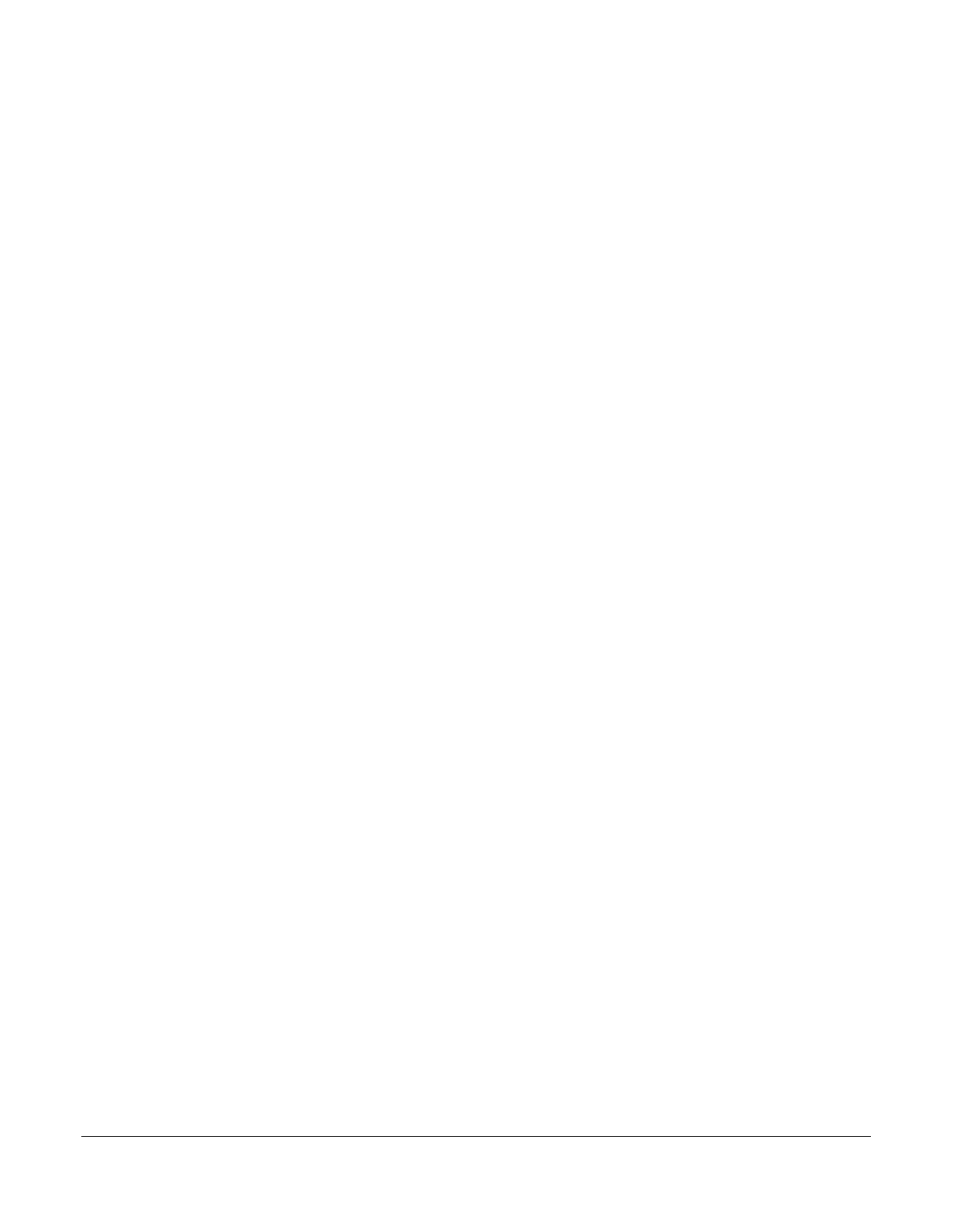# **Segment 1:**

# **Neighborhood Connections**

Now, I want to ask you some questions about where you live.

 $1.1$ How long have you lived in [NAME OF CITY]?

| YLARS   |  |
|---------|--|
|         |  |
| REFUSED |  |

#### $1.2$ What is the name of your neighborhood?

 $1.3$ How long have you lived in this neighborhood?

| YFARS | MONTHS |  |
|-------|--------|--|
|       |        |  |
|       |        |  |

 $1.4$ Do you think that this neighborhood is a good place to raise children?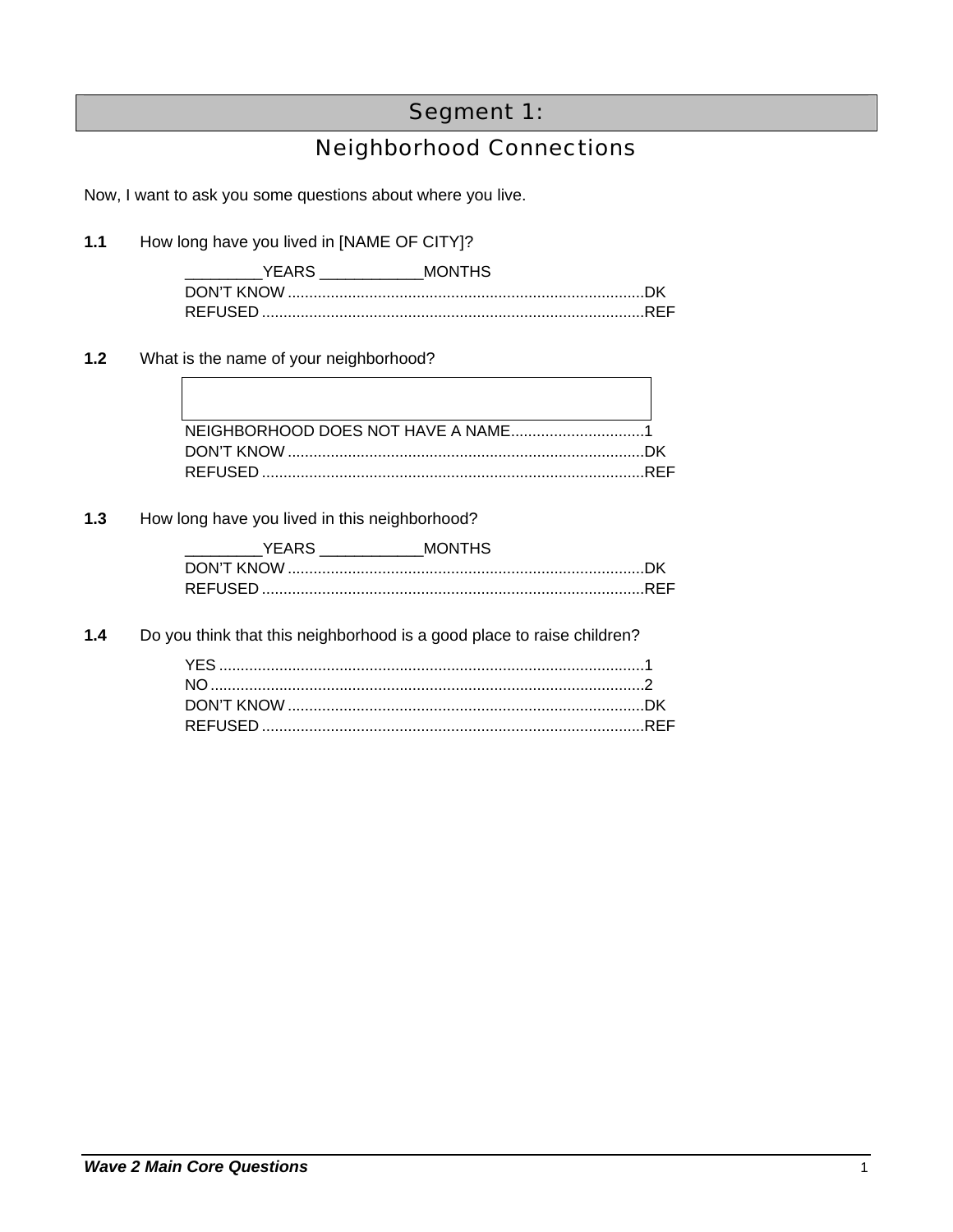|     | <b>SHOWCARD A</b>                                                                                                                                                                                                                                                           |                          |       |                                                       |                 |                                    |                             |                |
|-----|-----------------------------------------------------------------------------------------------------------------------------------------------------------------------------------------------------------------------------------------------------------------------------|--------------------------|-------|-------------------------------------------------------|-----------------|------------------------------------|-----------------------------|----------------|
| 1.5 | I'm going to read some<br>statements about your<br>neighborhood, the people in it,<br>and things that happen in the<br>neighborhood. For each<br>statement, tell me whether you<br>strongly agree, agree, neither<br>agree nor disagree, disagree, or<br>strongly disagree. | <b>Strongly</b><br>Agree | Agree | <b>Neither</b><br><b>Agree Nor</b><br><b>Disagree</b> | <b>Disagree</b> | <b>Strongly</b><br><b>Disagree</b> | <b>DON'T</b><br><b>KNOW</b> | <b>REFUSED</b> |
|     | <b>1.5a</b> I live in a close-knit neighborhood.<br>Would you say                                                                                                                                                                                                           | 5                        | 4     | 3                                                     | $\overline{2}$  | 1                                  | DK.                         | <b>REF</b>     |
|     | 1.5b People in my neighborhood are<br>willing to help their neighbors.<br>Would you say                                                                                                                                                                                     | 5                        | 4     | 3                                                     | $\overline{2}$  | 1                                  | <b>DK</b>                   | <b>REF</b>     |
|     | 1.5c People in my neighborhood<br>generally don't get along with<br>each other.                                                                                                                                                                                             | 5                        | 4     | 3                                                     | $\overline{2}$  | 1                                  | <b>DK</b>                   | <b>REF</b>     |
|     | 1.5d People in my neighborhood do<br>not share the same values.                                                                                                                                                                                                             | 5                        | 4     | 3                                                     | $\overline{2}$  | 1                                  | DK                          | <b>REF</b>     |
|     | <b>1.5e</b> People in my neighborhood can<br>be trusted.                                                                                                                                                                                                                    | 5                        | 4     | 3                                                     | $\overline{2}$  | 1                                  | DK                          | <b>REF</b>     |

## **SKIP: REVIEW THE CHILD ROSTER: ARE THERE ANY CHILDREN IN THE HOUSEHOLD? IF NO GO TO 1.7, OTHERWISE CONTINUE**

## **SHOWCARD B**

**1.6 PHONE INTERVIEWS ONLY**: I feel like I could call my child's teachers if I wanted to know how my child was doing. Is this . . .

**IN-PERSON INTERVIEWS ONLY:** Please see Showcard B. I feel like I could call my child's teachers if I wanted to know how my child was doing. Is this . . .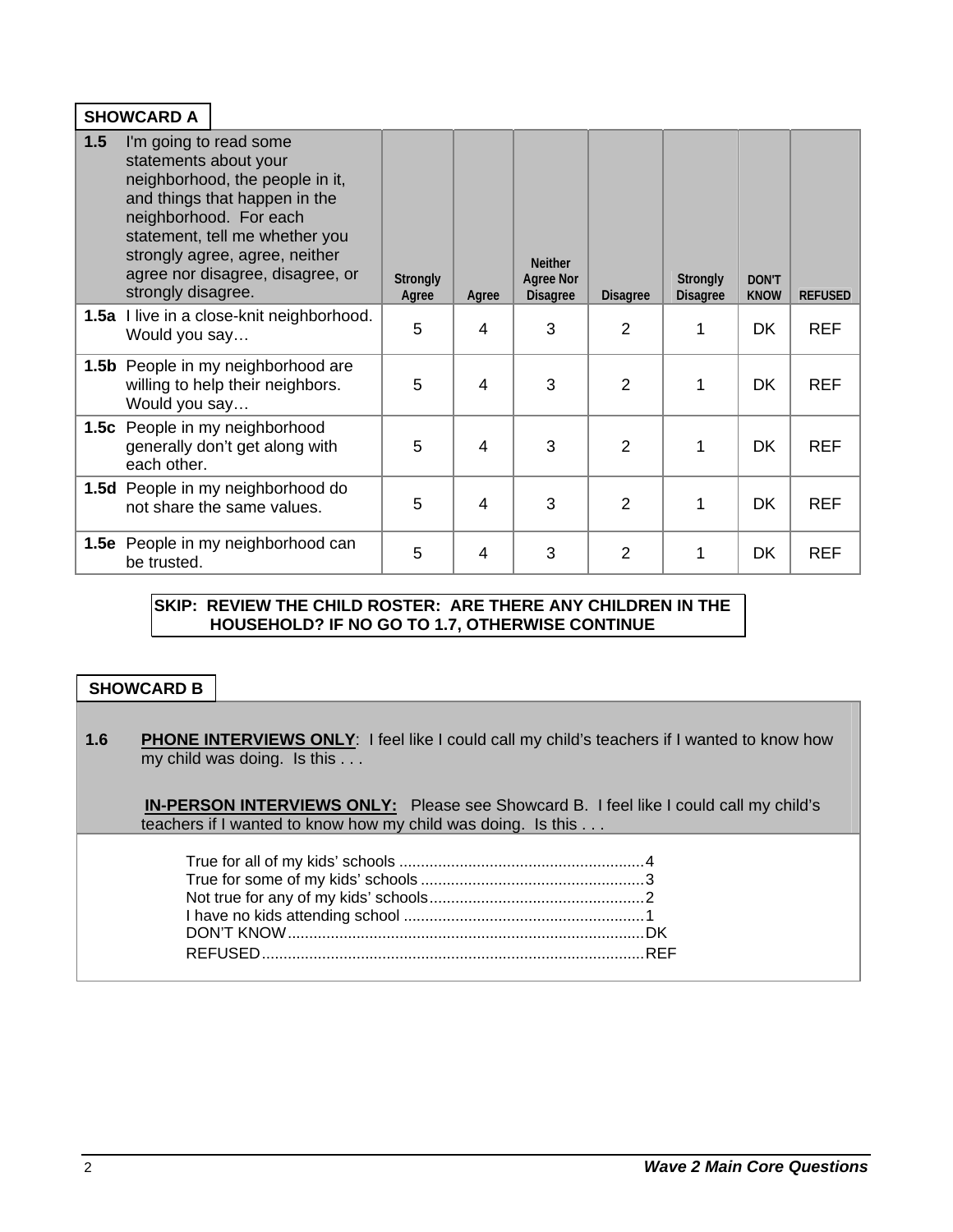|                  | <b>SHOWCARD C</b>                                                                                                                                                                                                  |                       |                |                                                    |                 |                                |                             |                |
|------------------|--------------------------------------------------------------------------------------------------------------------------------------------------------------------------------------------------------------------|-----------------------|----------------|----------------------------------------------------|-----------------|--------------------------------|-----------------------------|----------------|
| 1.7              | For each of the following, please tell<br>me if it is very likely, likely, neither<br>likely nor unlikely, unlikely, or very<br>unlikely that people in your<br>neighborhood would act in the<br>following manner: | <b>Very</b><br>Likely | Likely         | <b>Neither</b><br>Likely<br><b>Nor</b><br>Unlikely | <b>Unlikely</b> | <b>Very</b><br><b>Unlikely</b> | <b>DON'T</b><br><b>KNOW</b> | <b>REFUSED</b> |
| 1.7a             | If a child was showing disrespect to an<br>adult, or acting out of line, how likely is<br>it that people in your neighborhood<br>would scold that child? Would you<br>say                                          | 5                     | $\overline{4}$ | 3                                                  | 2               | 1                              | <b>DK</b>                   | <b>REF</b>     |
| 1.7 <sub>b</sub> | If a group of neighborhood children<br>were skipping school and hanging out<br>on a street corner, how likely is it that<br>your neighbors would do something<br>about it? Would you say                           | 5                     | $\overline{4}$ | 3                                                  | $\overline{2}$  | 1                              | <b>DK</b>                   | <b>REF</b>     |
| 1.7 <sub>c</sub> | If some children were spray-painting<br>graffiti on a local building, how likely is<br>it that your neighbors would do<br>something about it?                                                                      | 5                     | 4              | 3                                                  | $\overline{2}$  | 1                              | <b>DK</b>                   | <b>REF</b>     |
| 1.7 <sub>d</sub> | If a fight broke out in front of their<br>house, how likely is it that your<br>neighbors would do something about<br>it?                                                                                           | 5                     | 4              | 3                                                  | $\overline{2}$  | 1                              | <b>DK</b>                   | <b>REF</b>     |
| 1.7e             | If the fire station closest to their house<br>was threatened by budget cuts, how<br>likely is it that your neighbors would do<br>something about it?                                                               | 5                     | 4              | 3                                                  | $\overline{2}$  | 1                              | <b>DK</b>                   | <b>REF</b>     |

**1.8** How does the future look for this neighborhood? Is this neighborhood likely to: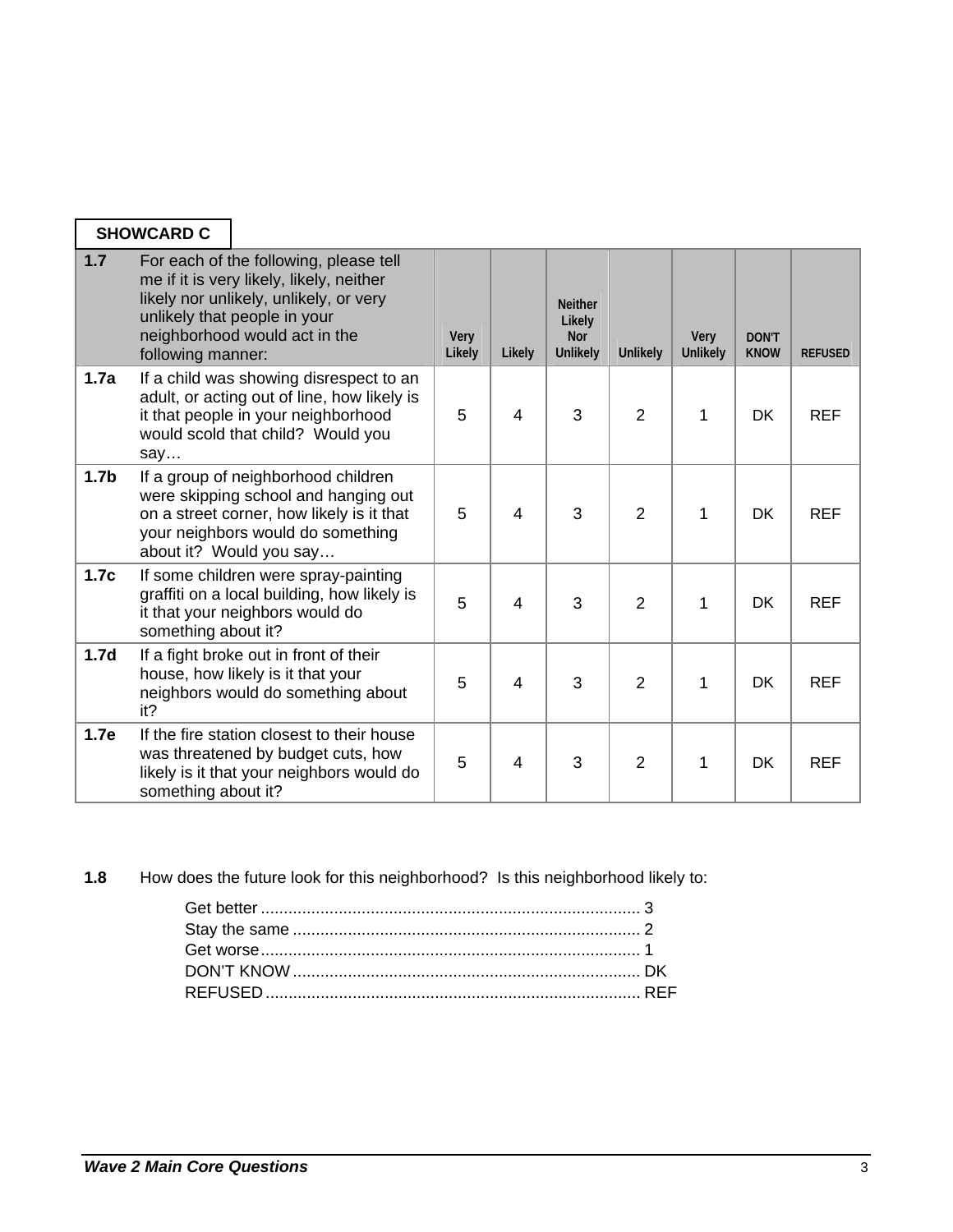# Segment 2:

# Neighborhood Actions

The next set of questions is about problems neighborhood residents sometimes experience and the steps that they may take to correct a problem.

Sometimes people in a neighborhood do things to take care of a local problem, or to take advantage of an opportunity, or to make the neighborhood a better place to live. Please tell me (if you have/if you or any member of your household has) been involved in the following activities in the last 12 months.

**2.1** Have you (or any member of your household) spoken with a local political official like [FILL LOCAL OFFICIAL] about a neighborhood problem or improvement?

**2.2** Have you (or any member of your household) talked to a local religious leader or minister to help with a neighborhood problem or neighborhood improvement?

**2.3** Have you (or any member of your household) gotten together with neighbors to do something about a neighborhood problem or to organize neighborhood improvement?

**SKIP: IF 2.1, 2.2, AND 2.3 = 2 (NO), DK, or REF GO TO 2.5, OTHERWISE CONTINUE** 

**2.4** Was there any progress on a problem or improvement by doing any of these things?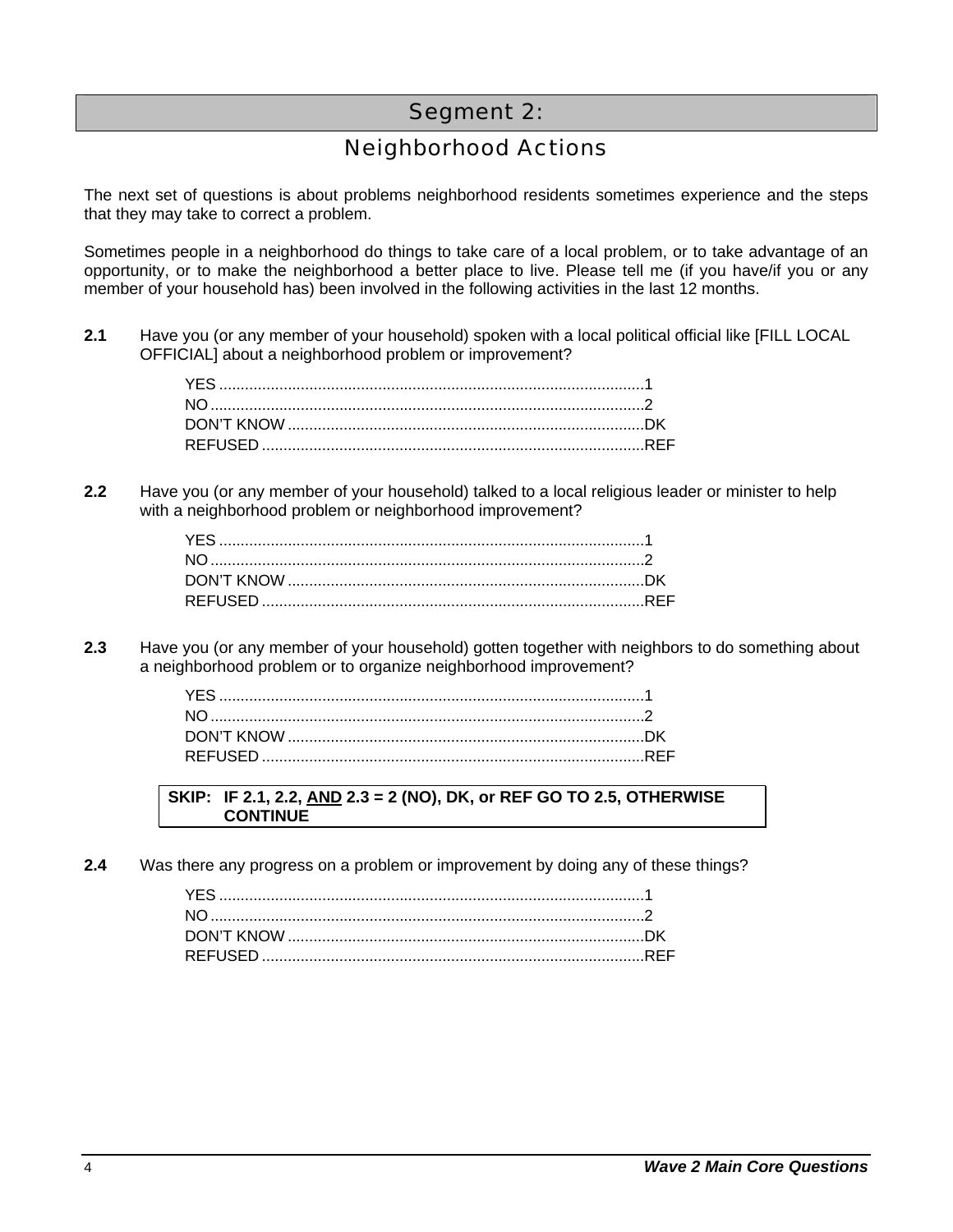|      | <b>SHOWCARD E</b>                                                                                                                                                                                                                                                                                                                                                                                                                                                                 |                                          |                |                |                                                                            |   |   |                                                    |                             |                |
|------|-----------------------------------------------------------------------------------------------------------------------------------------------------------------------------------------------------------------------------------------------------------------------------------------------------------------------------------------------------------------------------------------------------------------------------------------------------------------------------------|------------------------------------------|----------------|----------------|----------------------------------------------------------------------------|---|---|----------------------------------------------------|-----------------------------|----------------|
| 2.5  | In today's neighborhoods,<br>many people have concerns<br>about safety and security.<br>These next statements have<br>to do with your opinions about<br>these issues. Please tell me<br>whether you agree or disagree<br>with the statement on a scale<br>of 1 to 7 where 1 indicates<br>that you "disagree very<br>strongly" and 7 indicates that<br>you "agree very strongly." If<br>you do not have feelings one<br>way or the other about the<br>issue then use the number 4. | 1<br><b>Disagree</b><br>Very<br>Strongly | $\overline{2}$ | $\overline{3}$ | $\overline{4}$<br>Do not<br>have<br>feelings<br>one way<br>or the<br>other | 5 | 6 | $\overline{7}$<br>Agree<br><b>Very</b><br>Strongly | <b>DON'T</b><br><b>KNOW</b> | <b>REFUSED</b> |
|      | 2.5a My neighborhood is a safe<br>place for children.                                                                                                                                                                                                                                                                                                                                                                                                                             | 1                                        | $\overline{2}$ | 3              | 4                                                                          | 5 | 6 | $\overline{7}$                                     | <b>DK</b>                   | <b>REF</b>     |
|      | 2.5b I feel safe at home at night.                                                                                                                                                                                                                                                                                                                                                                                                                                                | 1                                        | $\overline{2}$ | 3              | $\overline{4}$                                                             | 5 | 6 | $\overline{7}$                                     | <b>DK</b>                   | <b>REF</b>     |
|      | 2.5c I feel safe being out in my<br>neighborhood alone during the<br>day.                                                                                                                                                                                                                                                                                                                                                                                                         | 1                                        | $\overline{2}$ | 3              | 4                                                                          | 5 | 6 | $\overline{7}$                                     | <b>DK</b>                   | <b>REF</b>     |
|      | 2.5d If someone stopped me at<br>night to ask directions, I would<br>probably stop to speak with<br>them.                                                                                                                                                                                                                                                                                                                                                                         | 1                                        | $\overline{2}$ | 3              | $\overline{\mathbf{4}}$                                                    | 5 | 6 | $\overline{7}$                                     | <b>DK</b>                   | <b>REF</b>     |
|      | 2.5e On Halloween, most of the<br>children go trick-or-treating in<br>this neighborhood.                                                                                                                                                                                                                                                                                                                                                                                          | 1                                        | $\overline{2}$ | 3              | 4                                                                          | 5 | 6 | $\overline{7}$                                     | <b>DK</b>                   | <b>REF</b>     |
| 2.5f | Most criminal activity going on<br>here is committed by people<br>living outside of this<br>neighborhood.                                                                                                                                                                                                                                                                                                                                                                         | 1                                        | 2              | 3              | 4                                                                          | 5 | 6 | $\overline{7}$                                     | <b>DK</b>                   | <b>REF</b>     |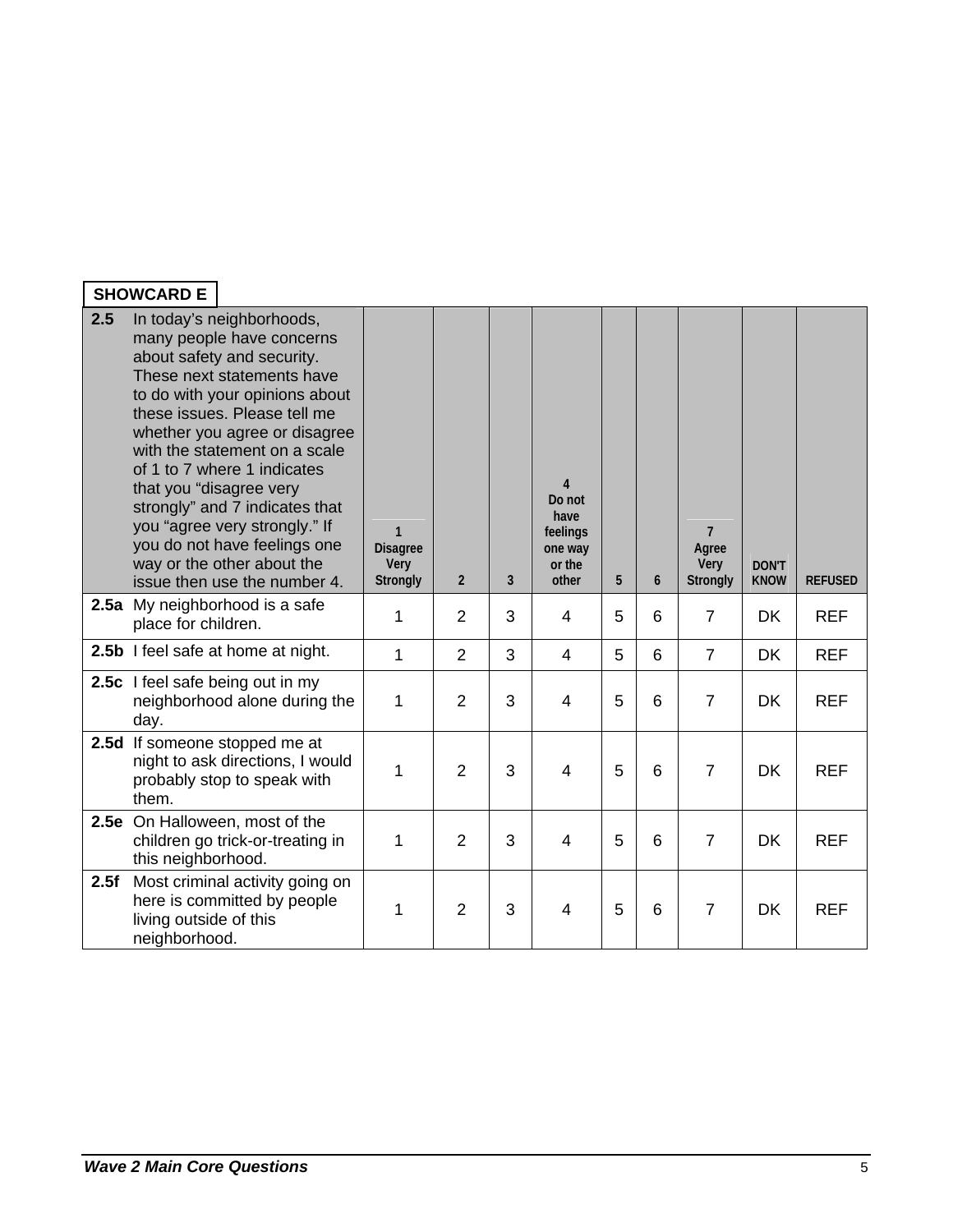|      | <b>SHOWCARD F</b>                                                                                                                                                                                                                                                                                                                                                                                                                                                                   |                                         |                              |                |   |                |   |                     |                      |                |
|------|-------------------------------------------------------------------------------------------------------------------------------------------------------------------------------------------------------------------------------------------------------------------------------------------------------------------------------------------------------------------------------------------------------------------------------------------------------------------------------------|-----------------------------------------|------------------------------|----------------|---|----------------|---|---------------------|----------------------|----------------|
| 2.6  | Next, I'm going to read a list of<br>conditions that neighborhoods<br>may have. Please tell me<br>whether the condition is "very<br>rare" or "very common" in your<br>neighborhood by using a scale<br>of 0 to 6 where 0 indicates that<br>the condition does not occur in<br>your neighborhood, 1 indicates<br>that the condition is "very rare"<br>and 6 indicates that the<br>condition is "very common." If<br>the problem is neither common<br>nor rare then use the number 3. | $\Omega$<br><b>Does</b><br>not<br>occur | $\mathbf{1}$<br>Very<br>Rare | $\overline{2}$ | 3 | $\overline{4}$ | 5 | 6<br>Very<br>Common | DON'T<br><b>KNOW</b> | <b>REFUSED</b> |
|      | 2.6a Graffiti on buildings and walls.                                                                                                                                                                                                                                                                                                                                                                                                                                               | $\mathbf 0$                             | 1                            | $\overline{2}$ | 3 | 4              | 5 | 6                   | <b>DK</b>            | <b>REF</b>     |
|      | 2.6b Litter or trash on the sidewalks<br>and streets.                                                                                                                                                                                                                                                                                                                                                                                                                               | 0                                       | 1                            | $\overline{2}$ | 3 | 4              | 5 | 6                   | <b>DK</b>            | <b>REF</b>     |
|      | 2.6c Vacant, abandoned or boarded<br>up buildings.                                                                                                                                                                                                                                                                                                                                                                                                                                  | 0                                       | 1                            | $\overline{2}$ | 3 | 4              | 5 | 6                   | <b>DK</b>            | <b>REF</b>     |
|      | 2.6d Drug dealers, drug users, or<br>drunks hanging around.                                                                                                                                                                                                                                                                                                                                                                                                                         | 0                                       | 1                            | $\overline{2}$ | 3 | 4              | 5 | 6                   | <b>DK</b>            | <b>REF</b>     |
|      | 2.6e Traffic safety problems.                                                                                                                                                                                                                                                                                                                                                                                                                                                       | $\overline{0}$                          | 1                            | $\overline{2}$ | 3 | 4              | 5 | 6                   | <b>DK</b>            | <b>REF</b>     |
| 2.6f | Gangs/gang activity.                                                                                                                                                                                                                                                                                                                                                                                                                                                                | 0                                       | 1                            | $\overline{2}$ | 3 | 4              | 5 | 6                   | <b>DK</b>            | <b>REF</b>     |
|      | 2.6g Prostitution.                                                                                                                                                                                                                                                                                                                                                                                                                                                                  | 0                                       | 1                            | $\overline{2}$ | 3 | 4              | 5 | 6                   | <b>DK</b>            | <b>REF</b>     |
|      | 2.6h Racial incidents.                                                                                                                                                                                                                                                                                                                                                                                                                                                              | $\mathbf 0$                             | 1                            | $\overline{2}$ | 3 | 4              | 5 | 6                   | <b>DK</b>            | <b>REF</b>     |

| <b>SHOWCARD G</b>                                                                                                                                                                                                                                                               |                          |       |                                                       |                 |                                    |                      |                |
|---------------------------------------------------------------------------------------------------------------------------------------------------------------------------------------------------------------------------------------------------------------------------------|--------------------------|-------|-------------------------------------------------------|-----------------|------------------------------------|----------------------|----------------|
| 2.7 I'm going to read some<br>statements about your<br>neighborhood, the people in it,<br>and things that happen in the<br>neighborhood. For each<br>statement, tell me whether you<br>strongly agree, agree, neither<br>agree nor disagree, disagree,<br>or strongly disagree. | <b>Strongly</b><br>Agree | Agree | <b>Neither</b><br><b>Agree Nor</b><br><b>Disagree</b> | <b>Disagree</b> | <b>Strongly</b><br><b>Disagree</b> | DON'T<br><b>KNOW</b> | <b>REFUSED</b> |
| 2.7a People in my neighborhood<br>generally get along with each<br>other.                                                                                                                                                                                                       | 5                        | 4     | 3                                                     | $\mathcal{P}$   |                                    | <b>DK</b>            | <b>REF</b>     |
| 2.7b People in my neighborhood<br>share the same values.                                                                                                                                                                                                                        | 5                        | 4     | 3                                                     | $\mathcal{P}$   |                                    | DK                   | <b>REF</b>     |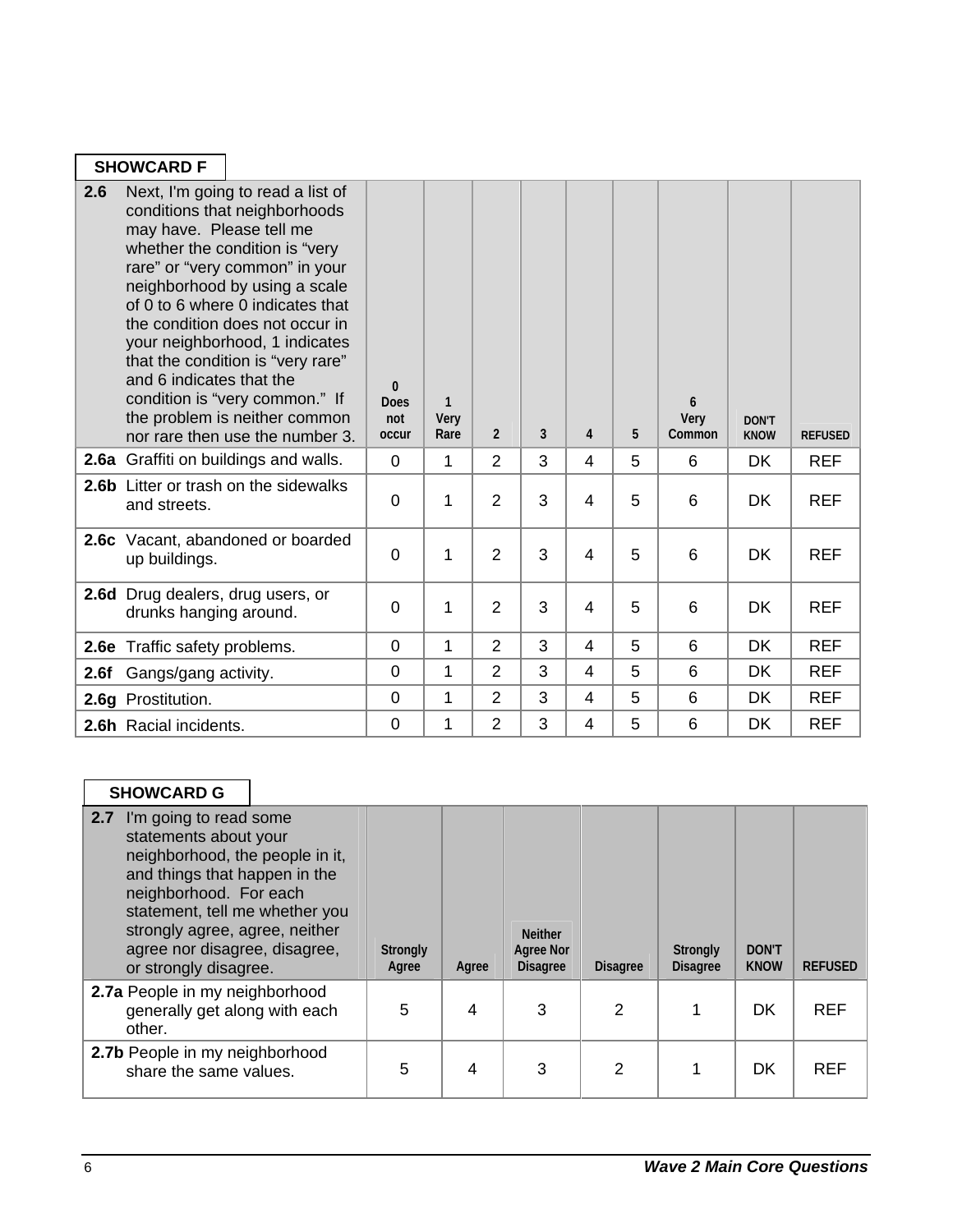# Segment 3:

# Services and Amenities

**3.1** Now I am going to ask you about how satisfied you are with several specific conditions and services in your neighborhood. Please use a scale of 1 to 7, where 1 indicates that you are "very dissatisfied" with the service and 7 indicates that you are "very satisfied" with the service. If you do not have feelings one way or the other about the service then use the number 4. If you think that the service does not apply to your neighborhood, then just tell me that it doesn't apply.

|                  | <b>SHOWCARD H</b>                                   |                                               |                |   |                                                          |   |   |                          |                                           |                      |                |
|------------------|-----------------------------------------------------|-----------------------------------------------|----------------|---|----------------------------------------------------------|---|---|--------------------------|-------------------------------------------|----------------------|----------------|
|                  | On a scale of 1 to 7, how<br>satisfied are you with | <b>Very</b><br><b>Dissat</b><br><b>isfied</b> |                |   | Do not<br>have<br>feelings<br>one way<br>or the<br>other |   |   | <b>Very</b><br>Satisfied | <b>Does</b><br><b>Not</b><br><b>Apply</b> | DON'T<br><b>KNOW</b> | <b>REFUSED</b> |
| 3.1a             | Trash collection?                                   | 1                                             | 2              | 3 | 4                                                        | 5 | 6 | 7                        | <b>DNA</b>                                | <b>DK</b>            | <b>REF</b>     |
| 3.1 <sub>b</sub> | Street repair?                                      | 1                                             | $\overline{2}$ | 3 | 4                                                        | 5 | 6 | 7                        | <b>DNA</b>                                | DK                   | <b>REF</b>     |
| 3.1c             | Fire department<br>services?                        | 1                                             | $\overline{2}$ | 3 | 4                                                        | 5 | 6 | $\overline{7}$           | <b>DNA</b>                                | <b>DK</b>            | <b>REF</b>     |
| 3.1 <sub>d</sub> | Ambulance services<br>(EMS)?                        | 1                                             | $\overline{2}$ | 3 | 4                                                        | 5 | 6 | 7                        | <b>DNA</b>                                | <b>DK</b>            | <b>REF</b>     |
| 3.1e             | Neighborhood<br>schools?                            | 1                                             | $\overline{2}$ | 3 | 4                                                        | 5 | 6 | 7                        | <b>DNA</b>                                | <b>DK</b>            | <b>REF</b>     |

# **SHOWCARD I**

|                  | Thinking about the police serving<br>your neighborhood, how strongly<br>do you agree with the following<br>statements? The response<br>categories are: strongly agree,<br>agree, neither agree nor disagree,<br>disagree, and strongly disagree.<br>Generally, the police serving my<br>neighborhood are: | <b>Strongly</b><br>Agree | Agree | <b>Neither</b><br>Agree<br><b>Nor</b><br><b>Disagree</b> | <b>Disagree</b> | <b>Strongly</b><br><b>Disagree</b> | <b>DON'T</b><br><b>KNOW</b> | <b>REFUSED</b> |
|------------------|-----------------------------------------------------------------------------------------------------------------------------------------------------------------------------------------------------------------------------------------------------------------------------------------------------------|--------------------------|-------|----------------------------------------------------------|-----------------|------------------------------------|-----------------------------|----------------|
| 3.2a             | <b>Helpful</b> when dealing with<br>residents.                                                                                                                                                                                                                                                            | 5                        | 4     | 3                                                        | 2               |                                    | DK                          | <b>REF</b>     |
| 3.2 <sub>b</sub> | Honest when dealing with<br>residents.                                                                                                                                                                                                                                                                    | 5                        | 4     | 3                                                        | 2               |                                    | DK                          | <b>REF</b>     |
| 3.2 <sub>c</sub> | Quick to respond when called.                                                                                                                                                                                                                                                                             | 5                        | 4     | 3                                                        | $\overline{2}$  |                                    | <b>DK</b>                   | <b>REF</b>     |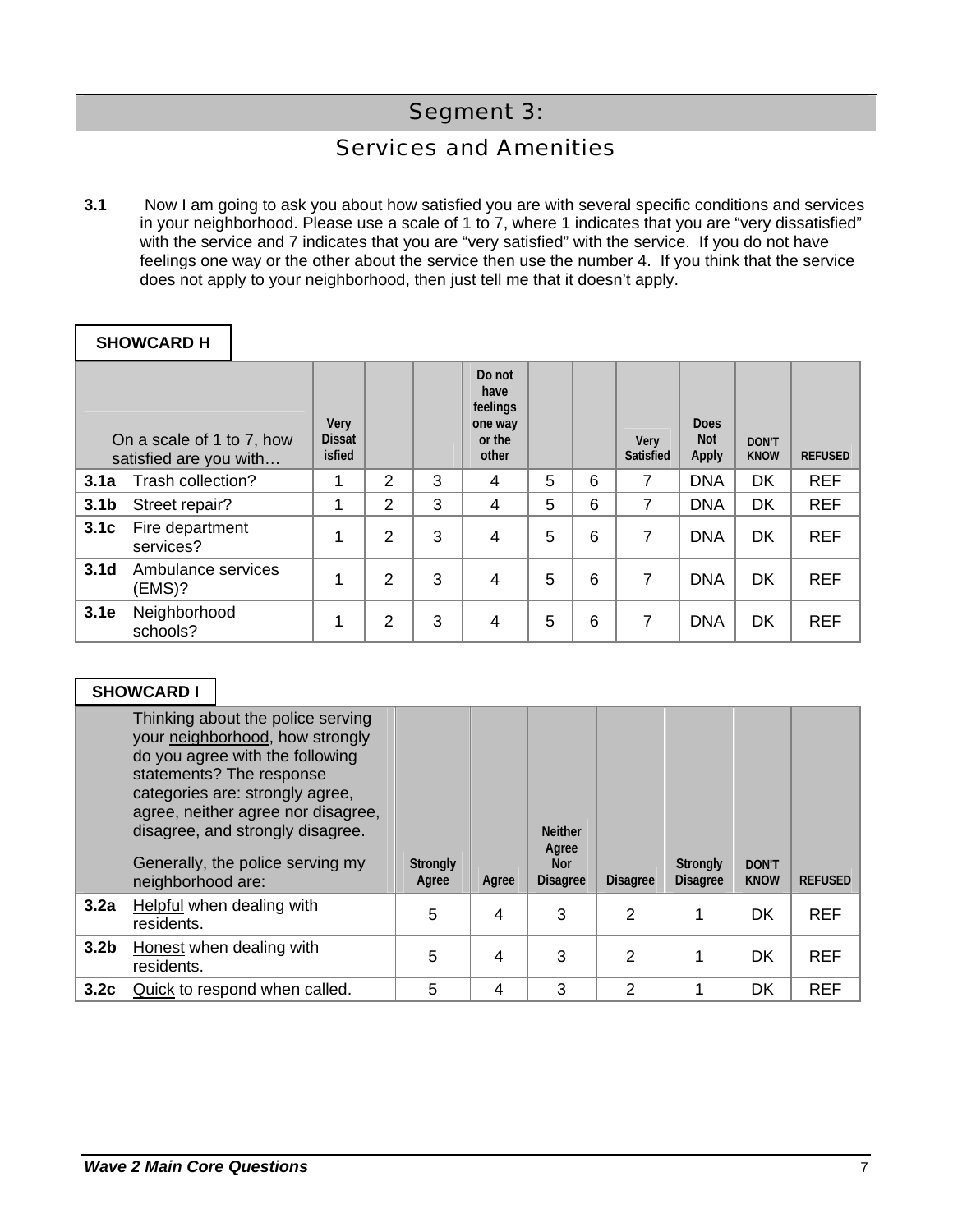| <b>SERVICE/</b><br><b>AMENITY</b> | 3.3<br>Have you (or any member of<br>your household) used [a(n)]<br>[SERVICE/AMENITY] in the last<br>[TIMEPERIOD]? | 3.4<br>What is the main reason<br>you don't use the<br>[SERVICE/AMENITY]?<br>ALLOW UP TO THREE RESPONSES<br><b>GO TO NEXT SERVICE/AMENITY</b> | 3.5 On a scale of 1 to<br>7 where 1 indicates<br>that you are "very<br>dissatisfied" and 7<br>indicates that you are<br>"very satisfied", how<br>dissatisfied or satisfied<br>are you with the<br>[SERVICE/AMENITY]?<br><b>SHOWCARD J</b> |
|-----------------------------------|--------------------------------------------------------------------------------------------------------------------|-----------------------------------------------------------------------------------------------------------------------------------------------|-------------------------------------------------------------------------------------------------------------------------------------------------------------------------------------------------------------------------------------------|
| a. Bank or                        |                                                                                                                    |                                                                                                                                               |                                                                                                                                                                                                                                           |
| credit                            | 12 Months                                                                                                          | I DON'T WANT OR NEED IT1                                                                                                                      | Very Satisfied  7                                                                                                                                                                                                                         |
| union                             | Yes1<br>$\rightarrow$ GO TO 3.5                                                                                    | I DON'T KNOW WHERE TO FIND IT  2<br>IT COSTS TOO MUCH3                                                                                        |                                                                                                                                                                                                                                           |
|                                   | No2                                                                                                                | IT IS TOO FAR AWAY4                                                                                                                           |                                                                                                                                                                                                                                           |
|                                   |                                                                                                                    | THE SCHEDULE IS INCONVENIENT6                                                                                                                 |                                                                                                                                                                                                                                           |
|                                   | <b>DON'T KNOW  DK → NEXT SERVICE/AMENITY</b>                                                                       | THEY DON'T SPEAK MY LANGUAGE.7                                                                                                                | Very Dissatisfied1                                                                                                                                                                                                                        |
|                                   | REFUSED REF→NEXT SERVICE/AMENITY                                                                                   | SOME OTHER REASON  8                                                                                                                          | DON'T KNOW DK<br><b>REFUSED  REF</b>                                                                                                                                                                                                      |
| b. Check                          | 12 Months                                                                                                          | I DON'T WANT OR NEED IT1                                                                                                                      | Very Satisfied  7                                                                                                                                                                                                                         |
| cashing<br>facility not           | Yes1<br>$\rightarrow$ GO TO 3.5                                                                                    | I DON'T KNOW WHERE TO FIND IT  2                                                                                                              |                                                                                                                                                                                                                                           |
| in a bank                         |                                                                                                                    | IT COSTS TOO MUCH3<br>IT IS TOO FAR AWAY4                                                                                                     |                                                                                                                                                                                                                                           |
|                                   | No2                                                                                                                | THE SCHEDULE IS INCONVENIENT6                                                                                                                 |                                                                                                                                                                                                                                           |
|                                   | <b>DON'T KNOW  DK → NEXT SERVICE/AMENITY</b>                                                                       | THEY DON'T SPEAK MY LANGUAGE.7                                                                                                                | Very Dissatisfied1                                                                                                                                                                                                                        |
|                                   | REFUSED REF→NEXT SERVICE/AMENITY                                                                                   | SOME OTHER REASON  8                                                                                                                          | DON'T KNOW DK                                                                                                                                                                                                                             |
|                                   |                                                                                                                    |                                                                                                                                               | REFUSED REF                                                                                                                                                                                                                               |
| c. Money<br>transfer              | 12 Months                                                                                                          | I DON'T WANT OR NEED IT1                                                                                                                      | Very Satisfied  7                                                                                                                                                                                                                         |
| service                           | Yes1<br>$\rightarrow$ GO TO 3.5                                                                                    | I DON'T KNOW WHERE TO FIND IT  2<br>IT COSTS TOO MUCH3                                                                                        |                                                                                                                                                                                                                                           |
| not in a<br>bank, like            | No2                                                                                                                | IT IS TOO FAR AWAY4                                                                                                                           |                                                                                                                                                                                                                                           |
| Western                           |                                                                                                                    | THE SCHEDULE IS INCONVENIENT6                                                                                                                 |                                                                                                                                                                                                                                           |
| <b>Union</b>                      | DON'T KNOW DK → NEXT SERVICE/AMENITY                                                                               | THEY DON'T SPEAK MY LANGUAGE.7                                                                                                                | Very Dissatisfied1                                                                                                                                                                                                                        |
|                                   | REFUSED REF→NEXT SERVICE/AMENITY                                                                                   |                                                                                                                                               | DON'T KNOW DK<br>REFUSED REF                                                                                                                                                                                                              |
| d. Basic                          | 12 Months                                                                                                          | REFUSED REF                                                                                                                                   |                                                                                                                                                                                                                                           |
| medical                           |                                                                                                                    | I DON'T WANT OR NEED IT1<br>I DON'T KNOW WHERE TO FIND IT  2                                                                                  | Very Satisfied  7                                                                                                                                                                                                                         |
| care and<br>services              | Yes1<br>$\rightarrow$ GO TO 3.5                                                                                    | IT COSTS TOO MUCH3                                                                                                                            |                                                                                                                                                                                                                                           |
|                                   | No2                                                                                                                |                                                                                                                                               |                                                                                                                                                                                                                                           |
|                                   | <b>DON'T KNOW DK → NEXT SERVICE/AMENITY</b>                                                                        | THE SCHEDULE IS INCONVENIENT6<br>THEY DON'T SPEAK MY LANGUAGE.7                                                                               |                                                                                                                                                                                                                                           |
|                                   | REFUSED REF→NEXT SERVICE/AMENITY                                                                                   | SOME OTHER REASON  8                                                                                                                          | Very Dissatisfied1<br>DON'T KNOW DK                                                                                                                                                                                                       |
|                                   |                                                                                                                    | REFUSED REF                                                                                                                                   | REFUSED REF                                                                                                                                                                                                                               |
| e. After                          | 12 Months                                                                                                          | I DON'T WANT OR NEED IT1                                                                                                                      |                                                                                                                                                                                                                                           |
| school<br>programs                | Yes1<br>$\rightarrow$ GO TO 3.5                                                                                    | I DON'T KNOW WHERE TO FIND IT  2                                                                                                              | Very Satisfied  7                                                                                                                                                                                                                         |
|                                   |                                                                                                                    | IT COSTS TOO MUCH3                                                                                                                            |                                                                                                                                                                                                                                           |
|                                   | No2                                                                                                                |                                                                                                                                               |                                                                                                                                                                                                                                           |
|                                   | <b>DON'T KNOW  DK → NEXT SERVICE/AMENITY</b>                                                                       | THE SCHEDULE IS INCONVENIENT6<br>THEY DON'T SPEAK MY LANGUAGE.7                                                                               | Very Dissatisfied1                                                                                                                                                                                                                        |
|                                   |                                                                                                                    | SOME OTHER REASON  8                                                                                                                          |                                                                                                                                                                                                                                           |
|                                   | REFUSED REF→NEXT SERVICE/AMENITY                                                                                   |                                                                                                                                               | DON'T KNOW DK<br>REFUSED REF                                                                                                                                                                                                              |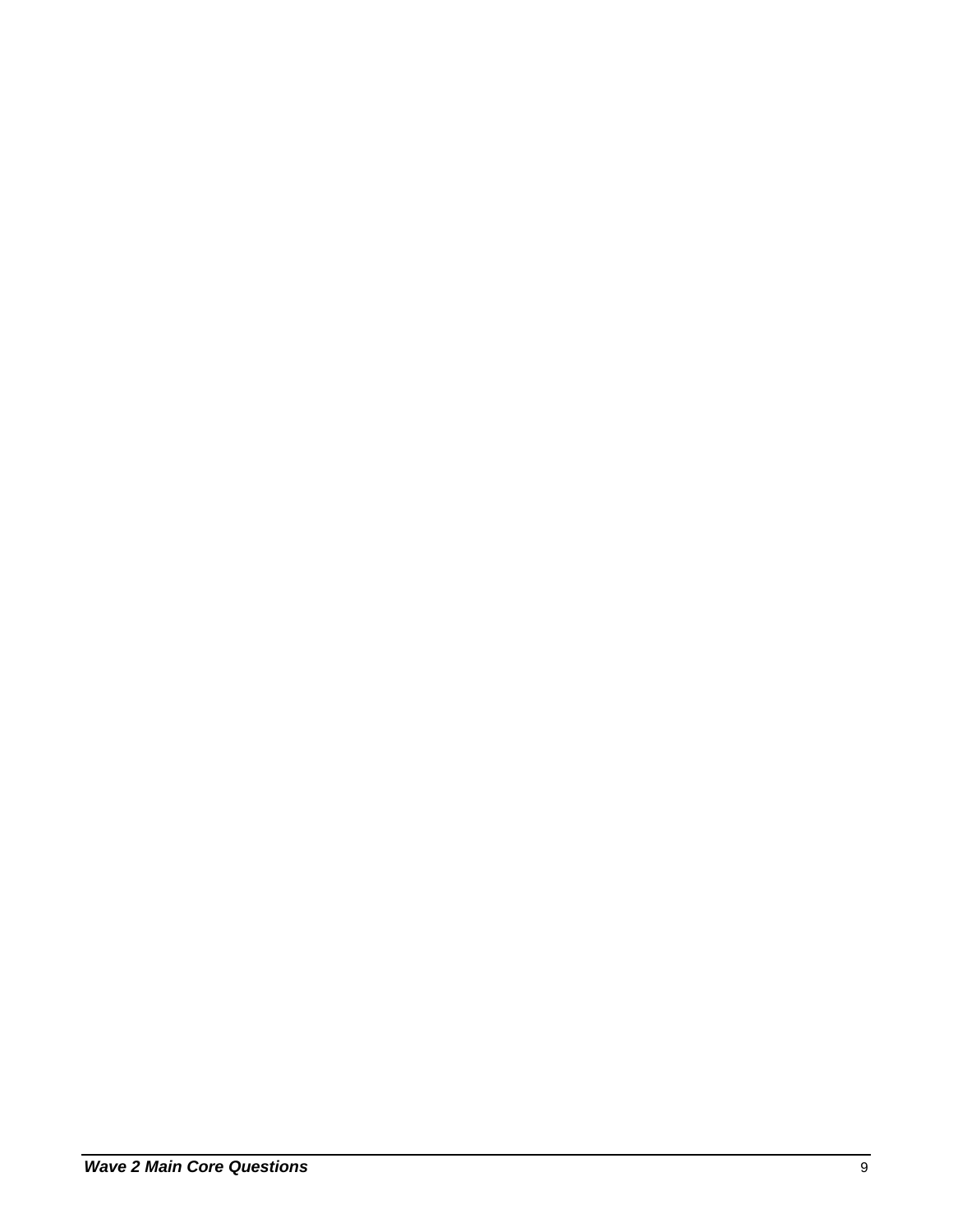| <b>SERVICE/</b><br><b>AMENITY</b>                                    | 3.3<br>Have you (or any member of<br>your household) used [a(n)]<br>[SERVICE/AMENITY] in the last<br>[TIMEPERIOD]?                    | 3.4<br>What is the main reason<br>you don't use the<br>[SERVICE/AMENITY]?<br>ALLOW UP TO THREE RESPONSES<br><b>GO TO NEXT SERVICE/AMENITY</b>                                                          | 3.5 On a scale of 1 to<br>7 where 1 indicates<br>that you are "very<br>dissatisfied" and 7<br>indicates that you are<br>"very satisfied", how<br>dissatisfied or satisfied<br>are you with the<br>[SERVICE/AMENITY]?<br><b>SHOWCARD I</b> |
|----------------------------------------------------------------------|---------------------------------------------------------------------------------------------------------------------------------------|--------------------------------------------------------------------------------------------------------------------------------------------------------------------------------------------------------|-------------------------------------------------------------------------------------------------------------------------------------------------------------------------------------------------------------------------------------------|
| f.<br><b>Communit</b><br>y college<br>or other<br>adult<br>education | 3 Years<br>Yes1<br>$\rightarrow$ GO TO 3.5<br>No2<br><b>DON'T KNOW  DK → NEXT SERVICE/AMENITY</b><br>REFUSEDREF→NEXT SERVICE/AMENITY  | I DON'T WANT OR NEED IT1<br><b>I DON'T KNOW WHERE TO FIND IT  2</b><br>IT COSTS TOO MUCH3<br>THE SCHEDULE IS INCONVENIENT6<br>THEY DON'T SPEAK MY LANGUAGE. 7<br>SOME OTHER REASON  8                  | Very Satisfied  7<br>Very Dissatisfied1<br>DON'T KNOW DK<br>REFUSED REF                                                                                                                                                                   |
| g. Park or<br>playground                                             | 12 Months<br>No2<br><b>DON'T KNOW DK → NEXT SERVICE/AMENITY</b><br>REFUSEDREF→NEXT SERVICE/AMENITY                                    | I DON'T WANT OR NEED IT1<br>I DON'T KNOW WHERE TO FIND IT  2<br>IT COSTS TOO MUCH3<br>THE QUALITY IS POOR 5<br>THE SCHEDULE IS INCONVENIENT6<br>THEY DON'T SPEAK MY LANGUAGE.7<br>SOME OTHER REASON  8 | Very Satisfied  7<br>Very Dissatisfied1<br>DON'T KNOW DK<br><b>REFUSED  REF</b>                                                                                                                                                           |
| h. A<br>recreation<br>or<br>community<br>center                      | 12 Months<br>Yes1<br>$\rightarrow$ GO TO 3.5<br>No2<br><b>DON'T KNOW DK → NEXT SERVICE/AMENITY</b><br>REFUSEDREF→NEXT SERVICE/AMENITY | I DON'T WANT OR NEED IT1<br>I DON'T KNOW WHERE TO FIND IT  2<br>IT COSTS TOO MUCH3<br>IT IS TOO FAR AWAY4<br>THE SCHEDULE IS INCONVENIENT6<br>THEY DON'T SPEAK MY LANGUAGE.7<br>SOME OTHER REASON  8   | Very Satisfied  7<br>Very Dissatisfied1<br>DON'T KNOW DK<br>REFUSED REF                                                                                                                                                                   |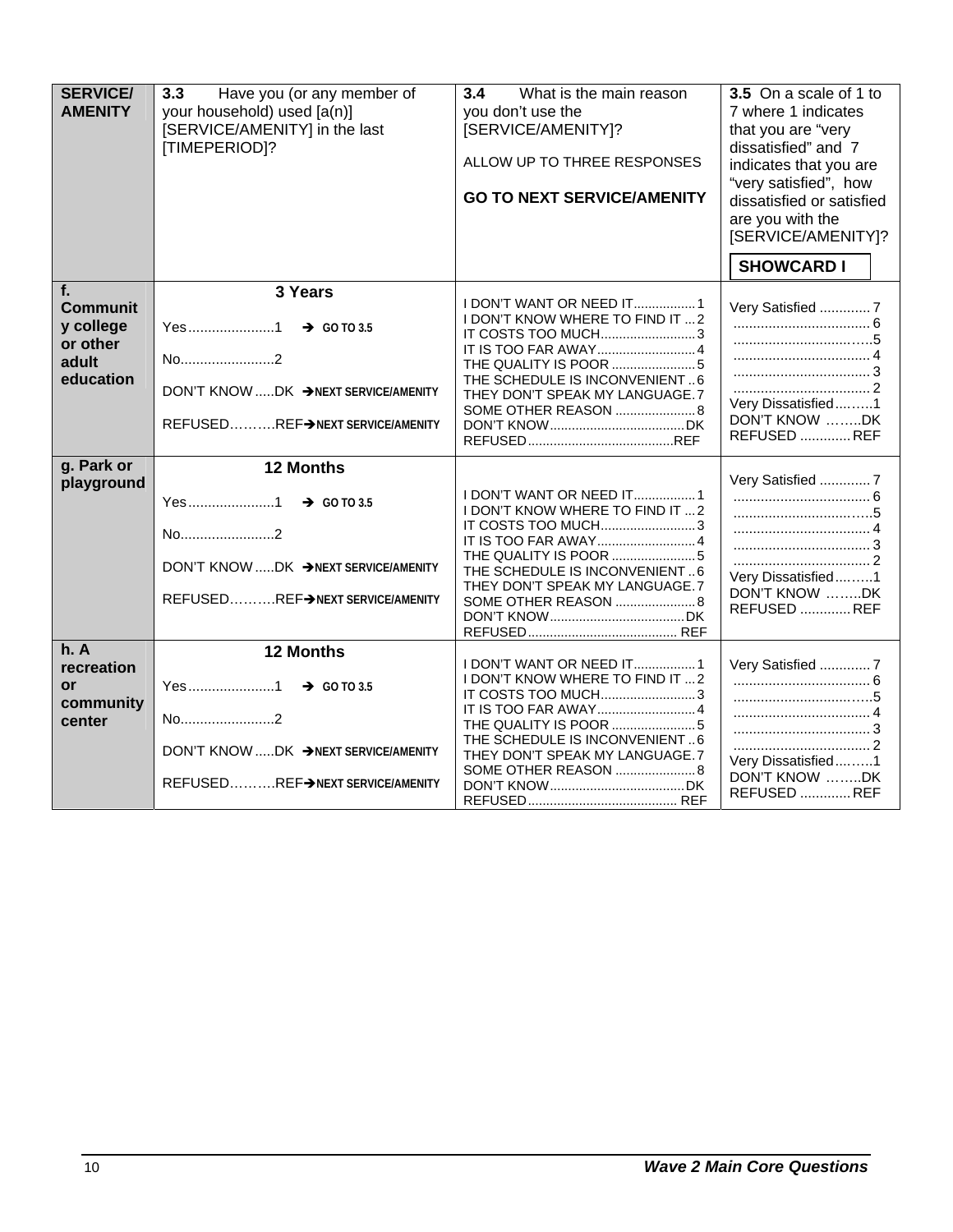| <b>SERVICE/</b><br><b>AMENITY</b>            | 3.3<br>Have you (or any member of<br>your household) used [a(n)]<br>[SERVICE/AMENITY] in the last<br>[TIMEPERIOD]? | What is the main reason<br>3.4<br>you don't use the<br>[SERVICE/AMENITY]?<br>ALLOW UP TO THREE<br><b>RESPONSES</b><br><b>GO TO NEXT</b><br><b>SERVICE/AMENITY</b> | 3.5 On a scale of 1 to 7<br>where 1 indicates that<br>you are "very<br>dissatisfied" and 7<br>indicates that you are<br>"very satisfied", how<br>dissatisfied or satisfied<br>are you with the<br>[SERVICE/AMENITY]?<br><b>SHOWCARD I</b> |
|----------------------------------------------|--------------------------------------------------------------------------------------------------------------------|-------------------------------------------------------------------------------------------------------------------------------------------------------------------|-------------------------------------------------------------------------------------------------------------------------------------------------------------------------------------------------------------------------------------------|
| i. A library                                 | 12 Months                                                                                                          | I DON'T WANT OR NEED IT1                                                                                                                                          | Very Satisfied7                                                                                                                                                                                                                           |
|                                              | Yes1<br>$\rightarrow$ GO TO 3.5                                                                                    | <b>I DON'T KNOW WHERE TO FIND IT2</b><br>IT COSTS TOO MUCH3                                                                                                       |                                                                                                                                                                                                                                           |
|                                              | No 2                                                                                                               | IT IS TOO FAR AWAY4<br>THE QUALITY IS POOR5                                                                                                                       |                                                                                                                                                                                                                                           |
|                                              | <b>DON'T KNOW  DK → NEXT SERVICE/AMENITY</b>                                                                       | THE SCHEDULE IS INCONVENIENT6<br>THEY DON'T SPEAK MY LANGUAGE.7<br>SOME OTHER REASON8                                                                             | Very Dissatisfied  1                                                                                                                                                                                                                      |
|                                              | REFUSED  REF WHEXT SERVICE/AMENITY                                                                                 |                                                                                                                                                                   | DON'T KNOWDK<br>REFUSEDREF                                                                                                                                                                                                                |
| j. Child care                                | 12 Months                                                                                                          | I DON'T WANT OR NEED IT1                                                                                                                                          |                                                                                                                                                                                                                                           |
| services and<br>preschool<br>programs        | Yes1<br>$\rightarrow$ GO TO 3.5                                                                                    | <b>I DON'T KNOW WHERE TO FIND IT2</b><br>IT COSTS TOO MUCH3<br>IT IS TOO FAR AWAY4                                                                                | Very Satisfied7                                                                                                                                                                                                                           |
|                                              | No 2                                                                                                               |                                                                                                                                                                   |                                                                                                                                                                                                                                           |
|                                              | DON'T KNOW  DK → NEXT SERVICE/AMENITY                                                                              | THE SCHEDULE IS INCONVENIENT6<br>THEY DON'T SPEAK MY LANGUAGE.7                                                                                                   | Very Dissatisfied  1                                                                                                                                                                                                                      |
|                                              | REFUSED REF → NEXT SERVICE/AMENITY                                                                                 | SOME OTHER REASON8                                                                                                                                                | DON'T KNOWDK<br>REFUSEDREF                                                                                                                                                                                                                |
| $\mathbf k$                                  | 3 Years                                                                                                            | I DON'T WANT OR NEED IT1                                                                                                                                          | Very Satisfied7                                                                                                                                                                                                                           |
| <b>Employment</b><br>placement<br>counseling | Yes1<br>$\rightarrow$ GO TO 3.5                                                                                    | I DON'T KNOW WHERE TO FIND IT2<br>IT COSTS TOO MUCH3<br>IT IS TOO FAR AWAY4                                                                                       |                                                                                                                                                                                                                                           |
| and training                                 | No 2                                                                                                               | THE QUALITY IS POOR5                                                                                                                                              |                                                                                                                                                                                                                                           |
|                                              | DON'T KNOW  DK → NEXT SERVICE/AMENITY                                                                              | THE SCHEDULE IS INCONVENIENT6<br>THEY DON'T SPEAK MY LANGUAGE.7<br>SOME OTHER REASON8                                                                             | Very Dissatisfied  1                                                                                                                                                                                                                      |
|                                              | REFUSED REF → NEXT SERVICE/AMENITY                                                                                 |                                                                                                                                                                   | DON'T KNOWDK<br>REFUSEDREF                                                                                                                                                                                                                |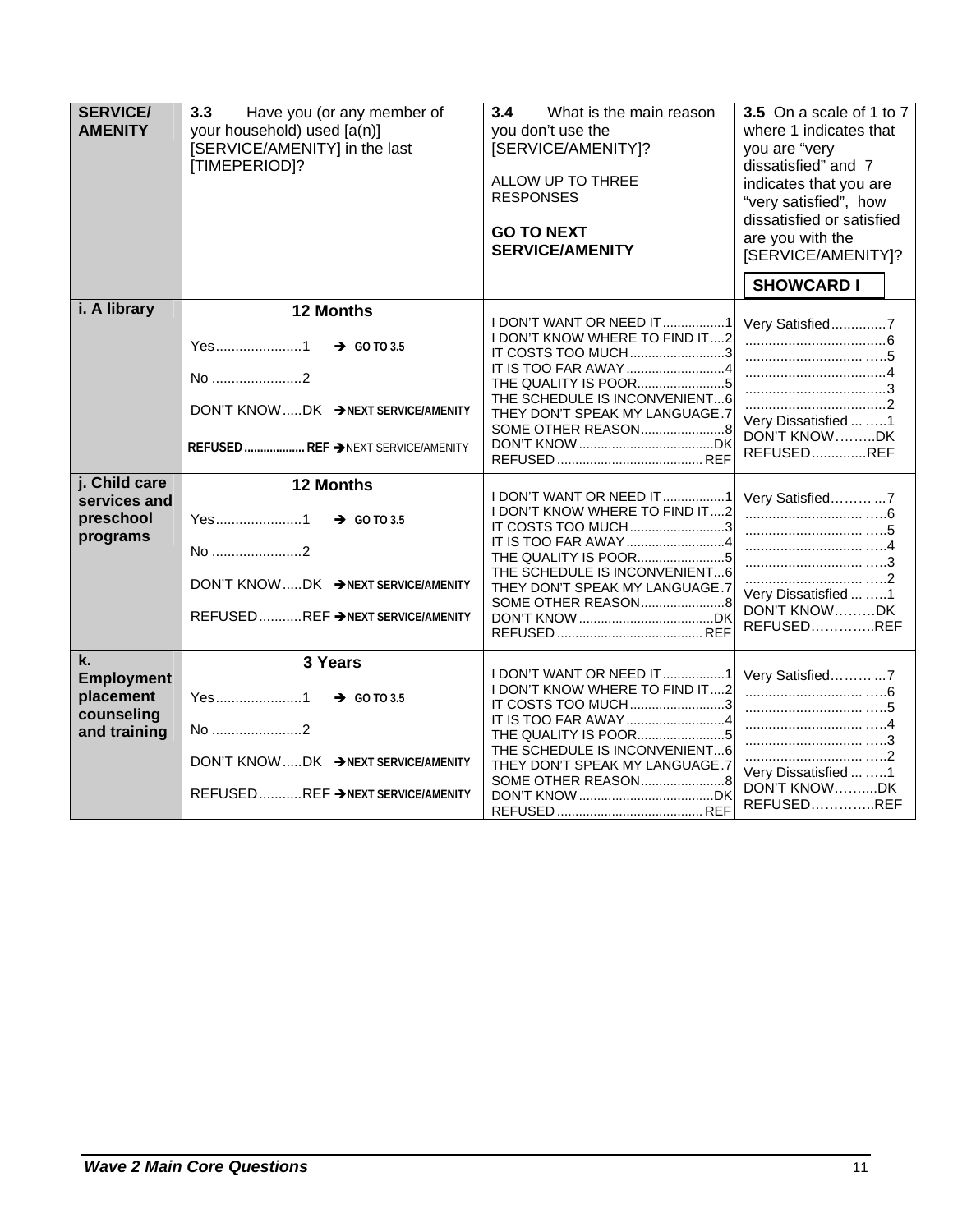| <b>SERVICE/</b><br><b>AMENITY</b>                                                                       | Have you (or any member of<br>3.3<br>your household) used [a(n)]<br>[SERVICE/AMENITY] in the last<br>[TIMEPERIOD]? | What is the main reason<br>3.4<br>you don't use the<br>[SERVICE/AMENITY]?<br>ALLOW UP TO THREE RESPONSES<br><b>GO TO NEXT SERVICE/AMENITY</b>                                                           | 3.5 On a scale of 1 to 7<br>where 1 indicates that<br>you are "very<br>dissatisfied" and 7<br>indicates that you are<br>"very satisfied", how<br>dissatisfied or satisfied<br>are you with the<br>[SERVICE/AMENITY]?<br><b>SHOWCARD I</b> |
|---------------------------------------------------------------------------------------------------------|--------------------------------------------------------------------------------------------------------------------|---------------------------------------------------------------------------------------------------------------------------------------------------------------------------------------------------------|-------------------------------------------------------------------------------------------------------------------------------------------------------------------------------------------------------------------------------------------|
| I. Place<br>where you<br>sign up for<br><b>[INSERT</b><br><b>LOCAL</b><br><b>PROGRAM]</b><br>or welfare | <b>12 Months</b><br>No 2<br><b>DON'T KNOWDK →NEXT SERVICE/AMENITY</b><br>REFUSEDREF→NEXT SERVICE/AMENITY           | I DON'T WANT OR NEED IT1<br><b>I DON'T KNOW WHERE TO FIND IT2</b><br>IT COSTS TOO MUCH3<br>THE SCHEDULE IS INCONVENIENT6<br>THEY DON'T SPEAK MY LANGUAGE.7<br>SOME OTHER REASON8                        | Very Satisfied7<br>Very Dissatisfied  1<br>DON'T KNOWDK<br>REFUSEDREF                                                                                                                                                                     |
| m. Family<br>counseling<br>or other<br>family<br>support<br>services                                    | 12 Months<br>No 2<br>DON'T KNOWDK → NEXT SERVICE/AMENITY<br>REFUSEDREF→NEXT SERVICE/AMENITY                        | I DON'T WANT OR NEED IT1<br><b>I DON'T KNOW WHERE TO FIND IT2</b><br>IT COSTS TOO MUCH3<br>IT IS TOO FAR AWAY4<br>THE SCHEDULE IS INCONVENIENT6<br>THEY DON'T SPEAK MY LANGUAGE.7<br>SOME OTHER REASON8 | Very Satisfied7<br>Very Dissatisfied  1<br>DON'T KNOWDK<br><b>REFUSEDREF</b>                                                                                                                                                              |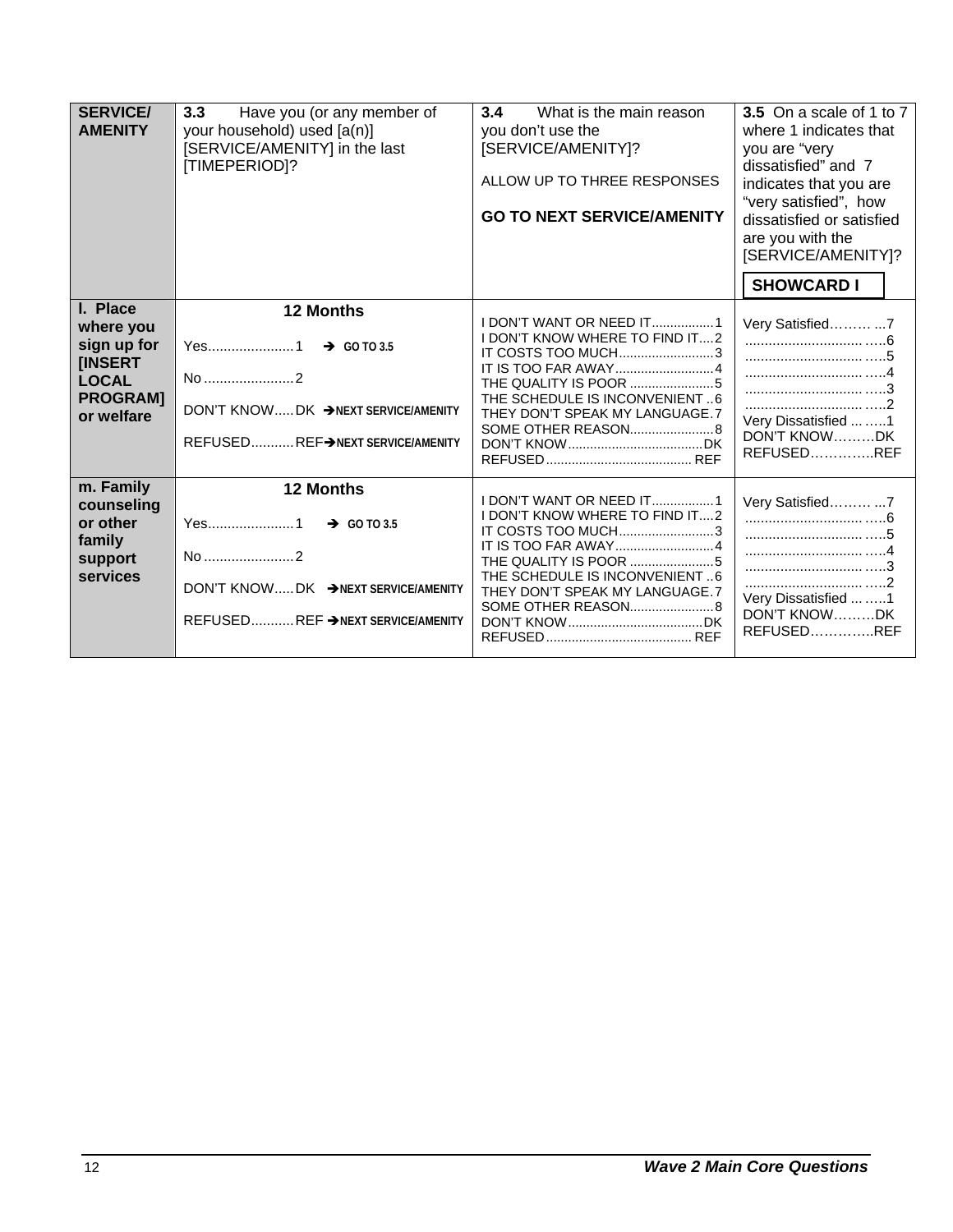# **Segment 4:**

# **Organizations and Volunteerism**

 $4.1$ Now I'd like to ask you some questions about organizations in and around your community and your involvement with those organizations.

Over the past 12 months, have you volunteered or helped out with activities in your community?

|      |                                              |  | $\rightarrow$ GO TO 4.2 |
|------|----------------------------------------------|--|-------------------------|
|      |                                              |  |                         |
|      |                                              |  |                         |
| 4.1a | Was the volunteer work in your neighborhood? |  |                         |
|      |                                              |  |                         |
|      |                                              |  |                         |
|      |                                              |  |                         |
|      |                                              |  |                         |
| 4.1b | Did you do volunteer work with youth?        |  |                         |
|      |                                              |  |                         |
|      |                                              |  |                         |
|      |                                              |  |                         |
|      |                                              |  |                         |
| 4.1c | How often do you volunteer?                  |  |                         |
|      |                                              |  |                         |
|      |                                              |  |                         |
|      |                                              |  |                         |
|      |                                              |  |                         |
|      |                                              |  |                         |
|      |                                              |  |                         |

 $4.2$ Do you attend religious services inside your neighborhood or outside your neighborhood?

4.3 To your knowledge has there been any sort of neighborhood get-together during the past year -- say a festival, celebration, picnic, [INSERT CUSTOMIZED EXAMPLES] -- something like that?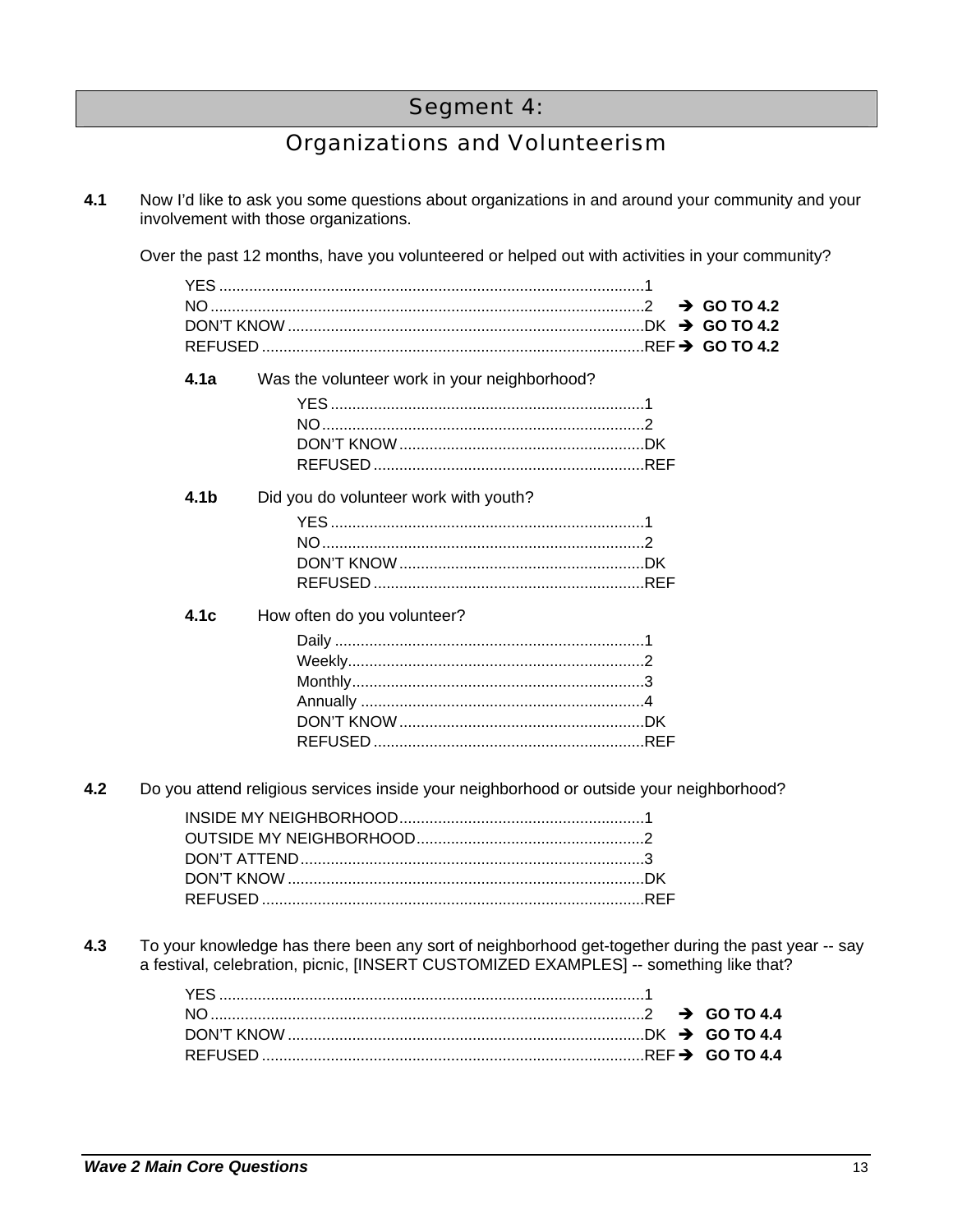## **4.3a** Did you attend?

**4.4** In the past twelve months, have you served as an officer or served on a committee of any local club or organization or religious organization?

**4.4a** Is this organization inside your neighborhood or outside your neighborhood?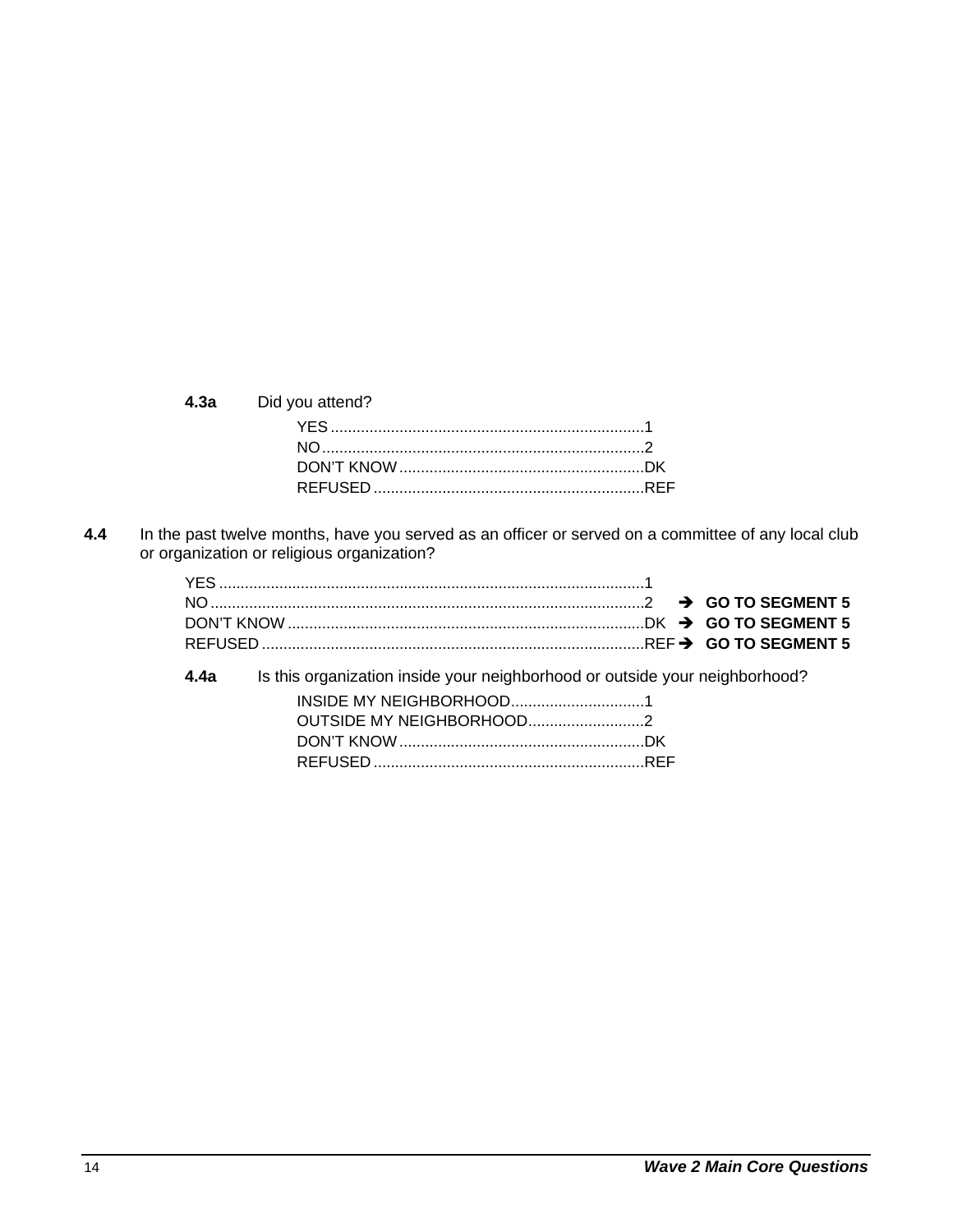# **THIS PAGE LEFT INTENTIONALLY BLANK**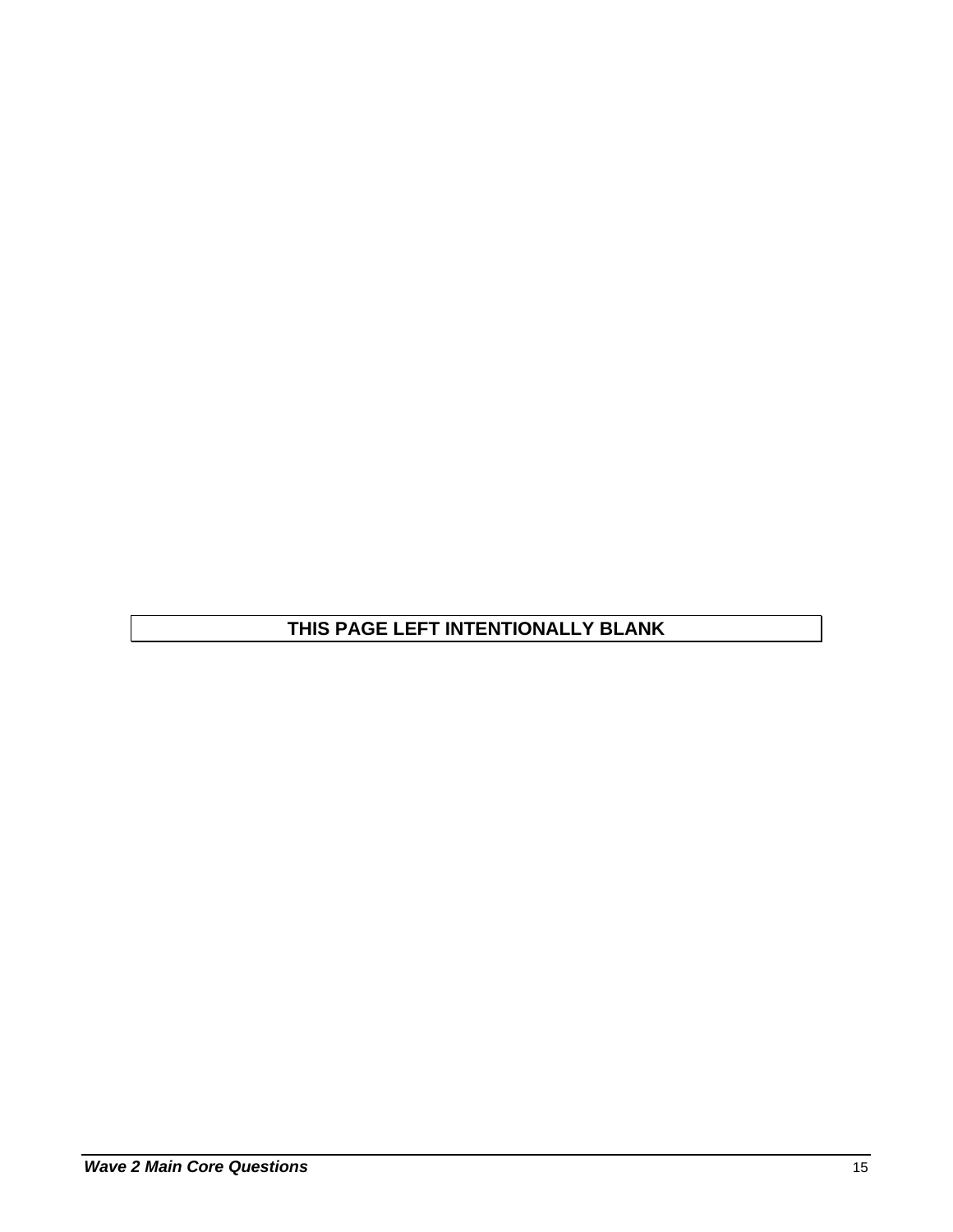# **Segment 5:**

# **Family Hardship**

Sometimes families have trouble paying a bill or getting the goods and services they need because they do not have enough money. The next several questions ask about these kinds of experiences you may have had in the last 12 months.

 $5.1$ During the past 12 months, did you (or any member of your household) not fill or postpone filling a prescription for drugs when you (or another member of your household) needed them?

 $5.1a$ Was lack of insurance or money a reason why you (or any member of your household) did not get the drugs you needed?

| YES, LACK OF INSURANCE OR MONEY1 |  |
|----------------------------------|--|
| NO, SOME OTHER REASON 2          |  |
|                                  |  |
|                                  |  |

 $5.2$ During the last 12 months, was there a time when (you/you and your family) were not able to pay your mortgage, rent or utility bills?

 $5.3$ Have your utilities been cut off in the last 12 months due to non-payment of bills?

 $5.4$ Has your phone been cut off in the last 12 months due to non-payment of bills?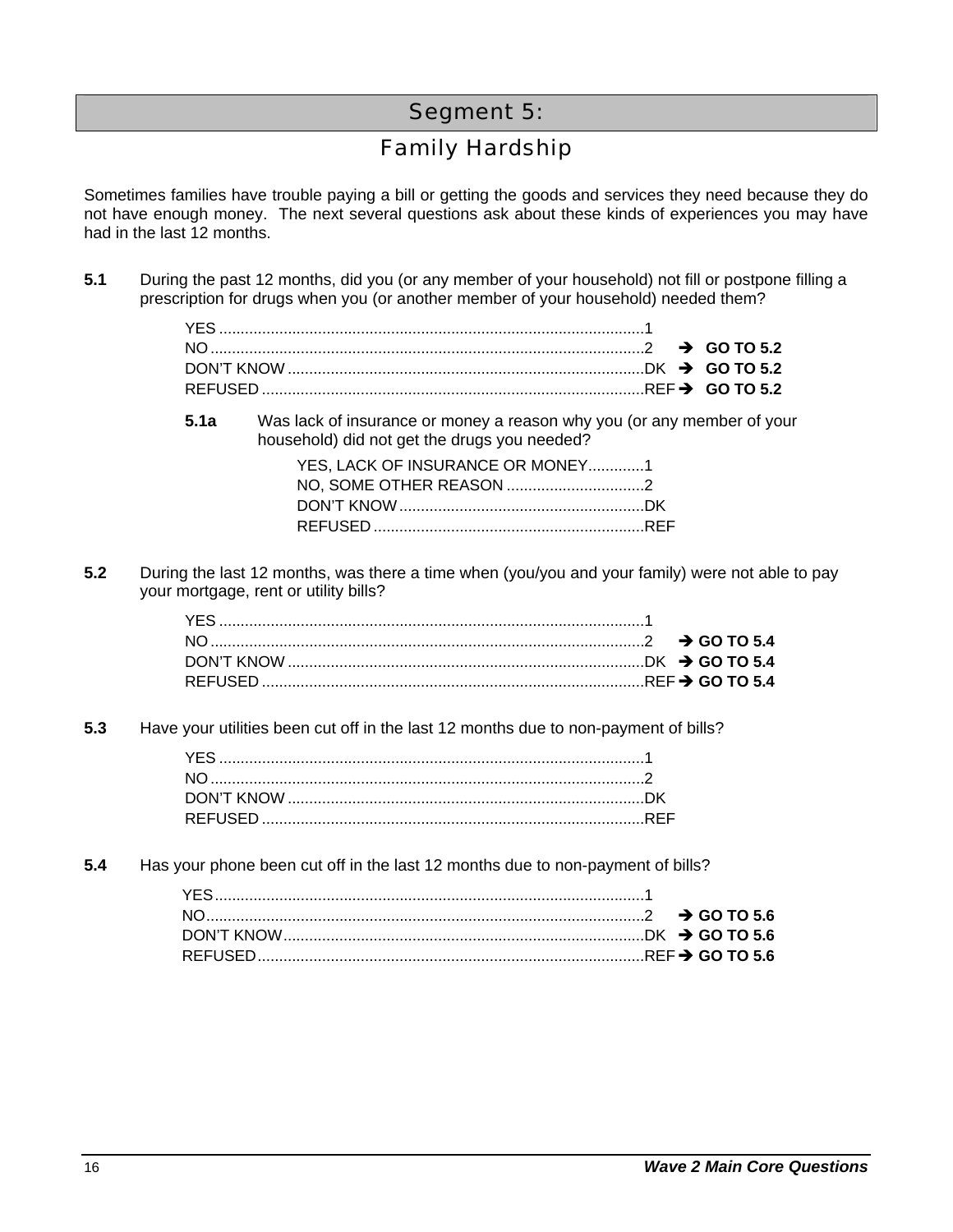#### $5.5$ For how long was it cut off?

## **WRITE NUMBER AND SELECT ONLY 1 BELOW**

 $5.6$ In the last twelve months were any of your belongings repossessed due to non-payment of bills?

In the last 12 months, that is, since [NAME OF CURRENT MONTH] of last year, was your family  $5.7$ ever without enough money to buy food?

| Was that rarely true, sometimes true or often true? |  |  |  |  |
|-----------------------------------------------------|--|--|--|--|
|                                                     |  |  |  |  |
|                                                     |  |  |  |  |
|                                                     |  |  |  |  |
|                                                     |  |  |  |  |
|                                                     |  |  |  |  |
|                                                     |  |  |  |  |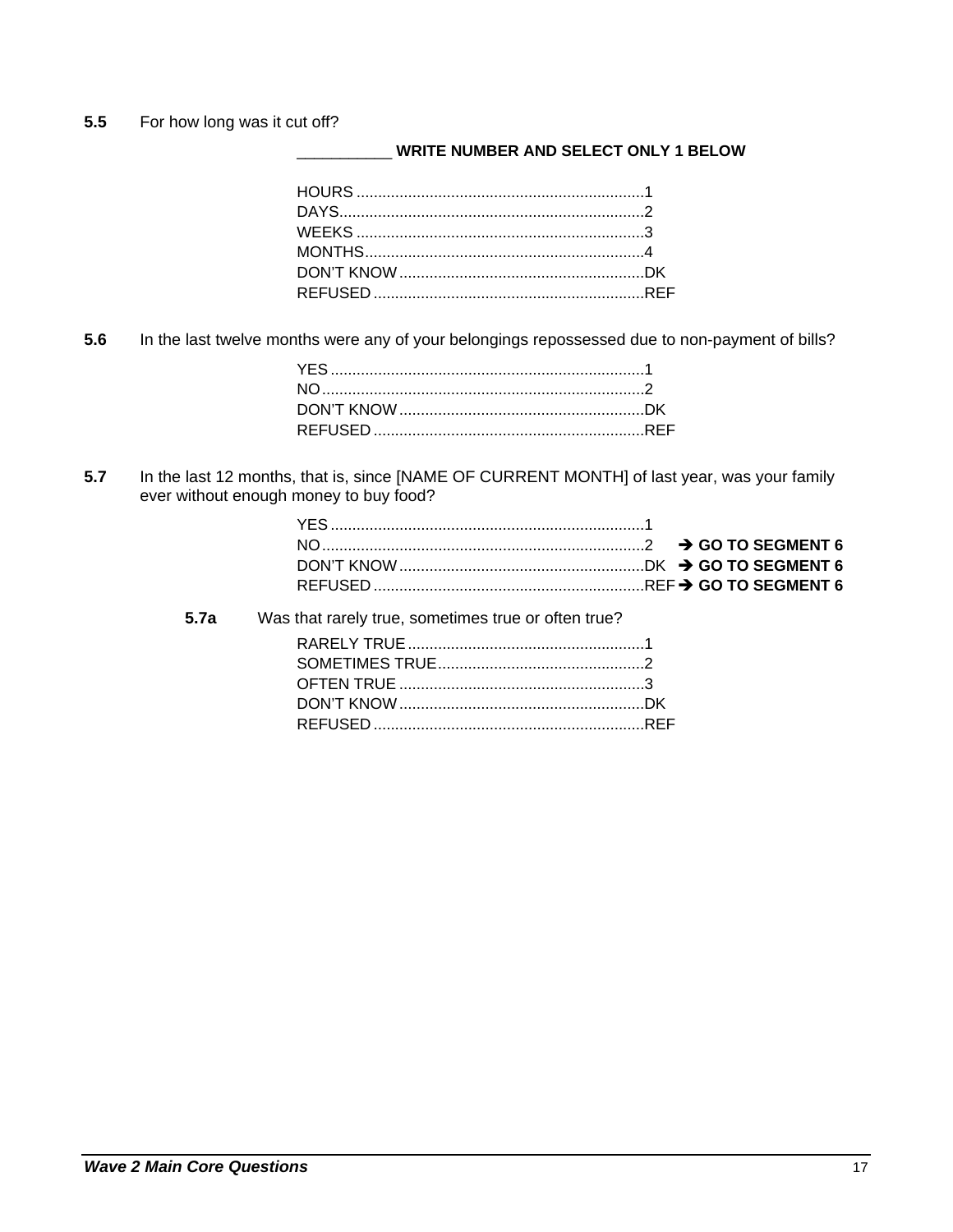# Segment 6: Income and Assets

Now I'd like to ask you a few questions about telephone and computer use in your home.

**6.1** Do you (or any member of your household) use a computer at home?

| 6.1a | Do you (or any member of your household) connect to the Internet at home? |
|------|---------------------------------------------------------------------------|
|      |                                                                           |
|      |                                                                           |

**IV Q1** *INTERVIEWER Q: CHECK ROSTER IN ROSTER BOOKLET. IS THE RESPONDENT EMPLOYED (R6=1)?*

**IV Q2** *INTERVIEWER Q: CHECK ROSTER IN ROSTER BOOKLET. IS THE RESPONDENT RETIRED (R6=5)?*

The next series of questions is about you. First I will ask you questions about your employment.

**6.2** How many jobs do you hold currently?

| $ \_\_\_\_\ $ (JOBS) |  |
|----------------------|--|
|                      |  |
|                      |  |

**6.3** In the past 12 months, about how many hours per week have you worked in the average week? Count everything, including extra jobs or paid work you do at home.

| $ $ <sub>___</sub>  ___ ___  (HRS PER WEEK) |  |
|---------------------------------------------|--|
|                                             |  |
|                                             |  |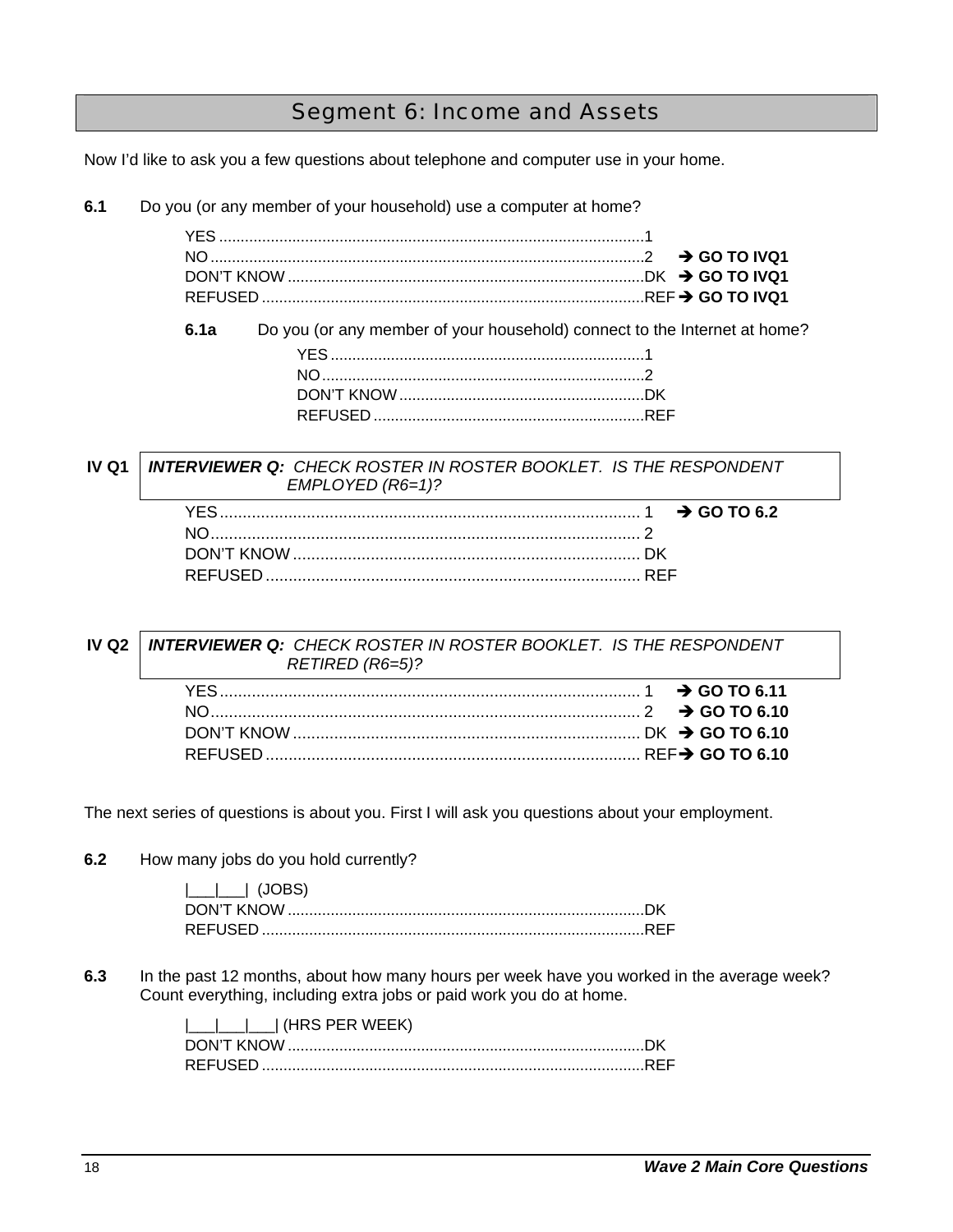$6.4$ About how long does it usually take you to get to work?

\_ MINUTES

#### How do you usually get to work? CODE ALL THAT APPLY  $6.5$

 $6.6$ How long have you had your main present job?

| YFARS | MONTHS |
|-------|--------|
|       |        |
|       |        |

 $6.7$ During the past 12 months have you received a raise in your rate of pay?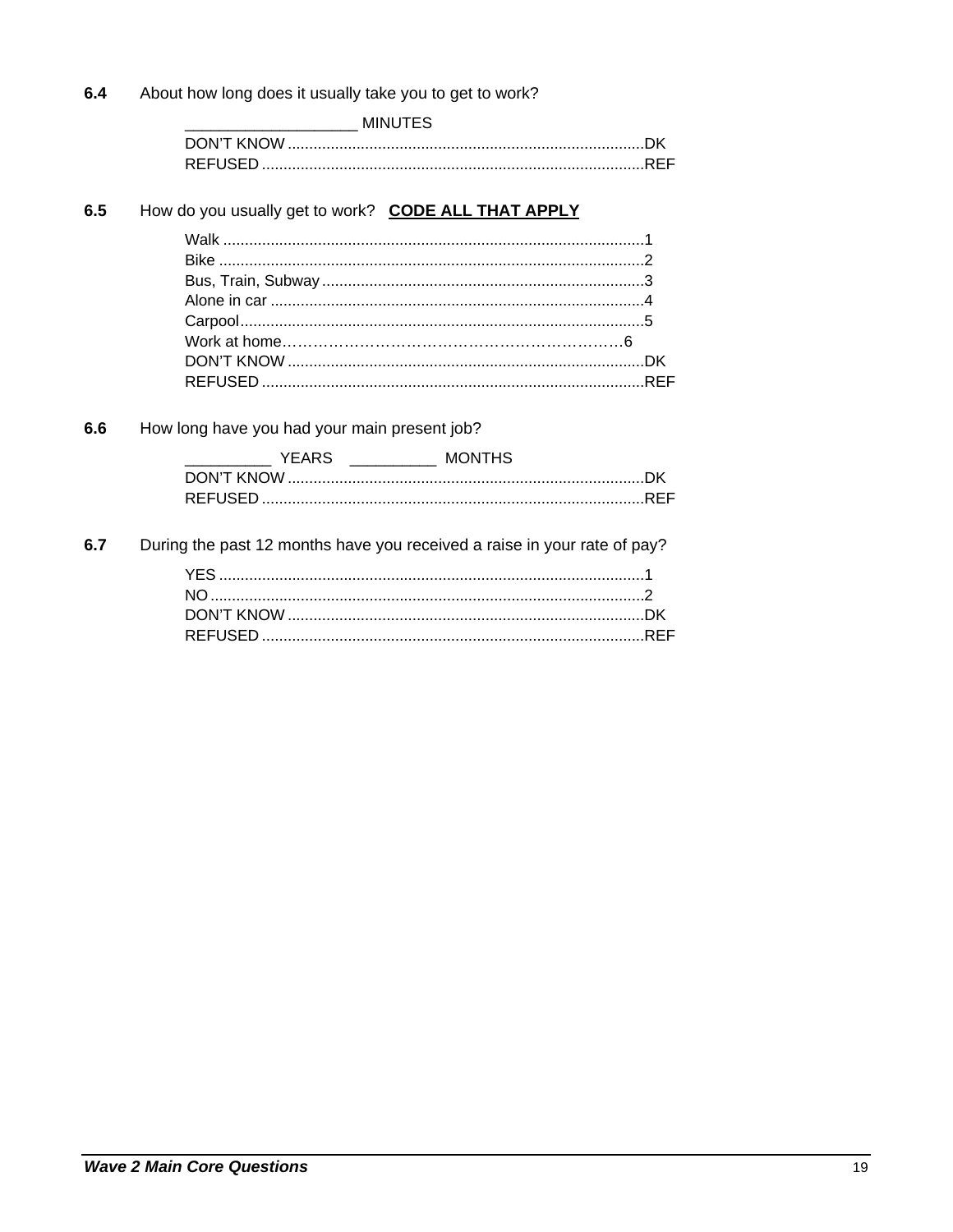# **FI INFO: IF 6.2 IS GREATER THAN 1 (MORE THAN 1 JOB), PROBE FOR MAIN JOB**

 $\overline{a}$ 

 $\overline{a}$ 

L,

# **SHOWCARD K**

| 6.8              | <b>PHONE INTERVIEWS ONLY:</b> I'm going to read a list of benefits<br>people may receive or get from their job. For each benefit please<br>tell me whether you receive or get it from your job.<br><b>IN-PERSON INTERVIEWS ONLY:</b><br>Please look at Showcard K.<br>Which of the following benefits do you receive or get from your<br>iob? | <b>YES</b> | <b>NO</b>      | DON'T<br><b>KNOW</b> | <b>REFUSED</b> |
|------------------|-----------------------------------------------------------------------------------------------------------------------------------------------------------------------------------------------------------------------------------------------------------------------------------------------------------------------------------------------|------------|----------------|----------------------|----------------|
| 6.8a             | Health insurance for yourself?                                                                                                                                                                                                                                                                                                                | 1          | $\overline{2}$ | DK.                  | <b>REF</b>     |
| 6.8 <sub>b</sub> | Health insurance for your family?                                                                                                                                                                                                                                                                                                             | 1          | $\overline{2}$ | DK.                  | <b>REF</b>     |
| 6.8c             | Dental insurance for yourself?                                                                                                                                                                                                                                                                                                                | 1          | $\overline{2}$ | DK.                  | <b>REF</b>     |
| 6.8d             | Dental insurance for your family?                                                                                                                                                                                                                                                                                                             | 1          | 2              | DK.                  | <b>REF</b>     |
| 6.8e             | Life insurance?                                                                                                                                                                                                                                                                                                                               | 1          | $\overline{2}$ | DK.                  | <b>REF</b>     |
| 6.8f             | Long-term disability insurance?                                                                                                                                                                                                                                                                                                               |            | $\overline{2}$ | DK.                  | <b>REF</b>     |
| 6.8 <sub>g</sub> | Retirement program?                                                                                                                                                                                                                                                                                                                           | 1          | 2              | <b>DK</b>            | <b>REF</b>     |
| 6.8h             | Paid sick days?                                                                                                                                                                                                                                                                                                                               | 1          | 2              | DK.                  | <b>REF</b>     |
| 6.8i             | Unpaid sick days or personal leave days?                                                                                                                                                                                                                                                                                                      | 1          | $\overline{2}$ | DK.                  | <b>REF</b>     |
| 6.8j             | Paid vacation?                                                                                                                                                                                                                                                                                                                                |            | $\overline{2}$ | <b>DK</b>            | <b>REF</b>     |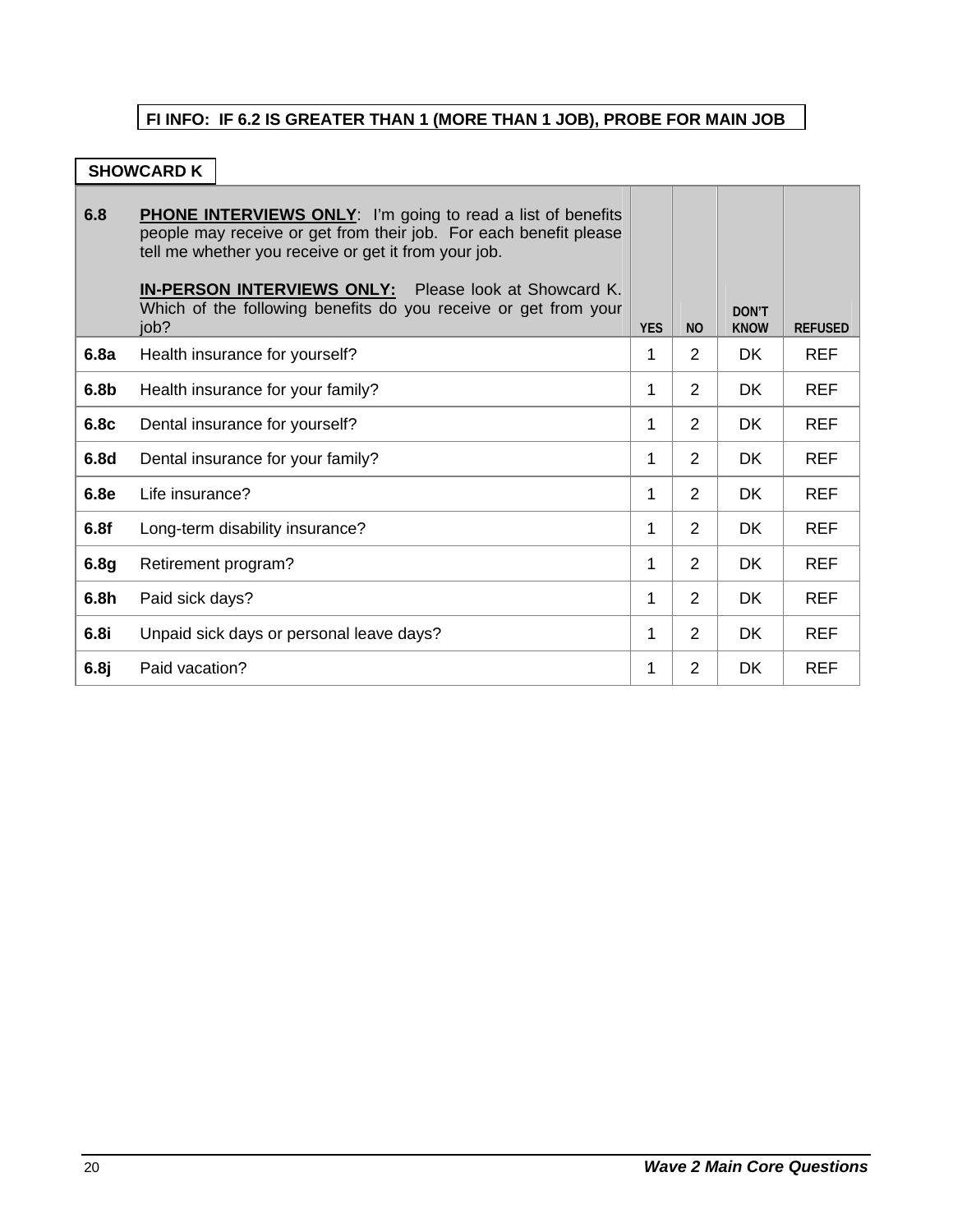**6.9 PHONE INTERVIEWS ONLY**: How did you first learn about your current main job? **Please let me read the entire list before you select your answer.**

**IN-PERSON INTERVIEWS ONLY:** Please look at Showcard L. How did you first learn about your current main job?

| Private employment agency including temporary employment 08 |  |
|-------------------------------------------------------------|--|
|                                                             |  |
| Work first, work experience, or community service job10     |  |
|                                                             |  |
|                                                             |  |
|                                                             |  |
|                                                             |  |
|                                                             |  |
|                                                             |  |

**6.10** How many weeks during the last 12 months were you without work because of unemployment?

| (WEEKS) |  |
|---------|--|
|         |  |
|         |  |

### **SKIP: IF IVQ1 = 1 (R IS EMPLOYED) SKIP TO 6.12**

**6.11** When did you last work, even for a few days?

**6.12** In the last 12 months, have you completed any job training classes or education programs (GED classes, courses for college credit, apprentice programs, or other classes)?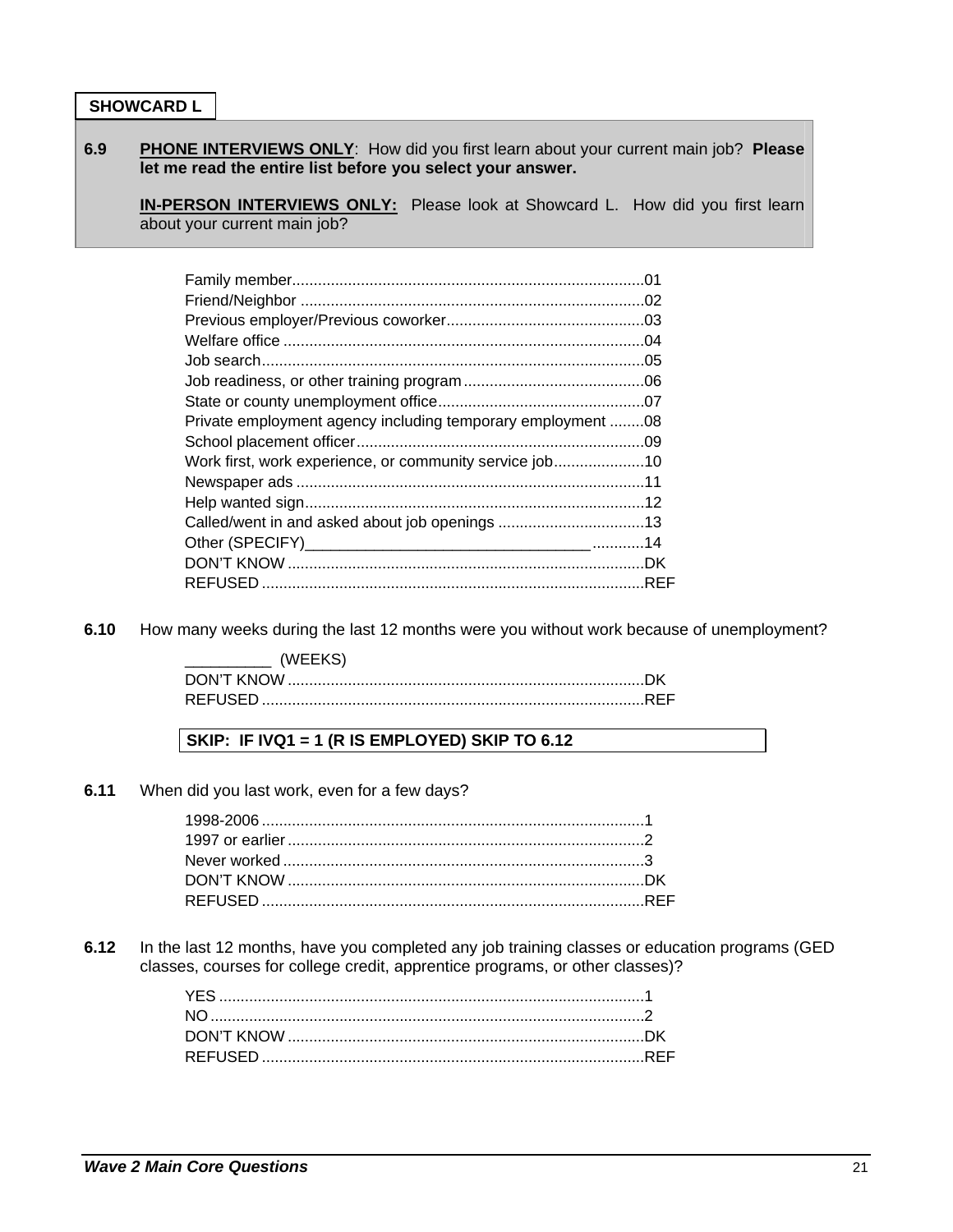**6.13** Do you have a spouse or partner that lives in this household?

The next set of questions are about your (spouse/partner)'s employment.

**6.14** How many jobs does your (spouse/partner) hold currently?

| $ \_\_\_\_\ $ (JOBS) |  |
|----------------------|--|
|                      |  |
|                      |  |

## **SKIP: IF 6.14=0 (NO JOBS) SKIP TO 6.17**

**6.15** In the past 12 months, about how many hours per week has your (spouse/partner) worked in the average week? Count everything, including extra jobs or paid work (he/she) does at home.

| $ $ <sub>___</sub>  ___ ___  (HRS PER WEEK) |  |
|---------------------------------------------|--|
|                                             |  |
|                                             |  |

**6.15a** How long has your (spouse/partner) had (his/her) main present job?

| マトムレ            | MONTHS |
|-----------------|--------|
| DON'T KNOW      |        |
| <b>REELISED</b> |        |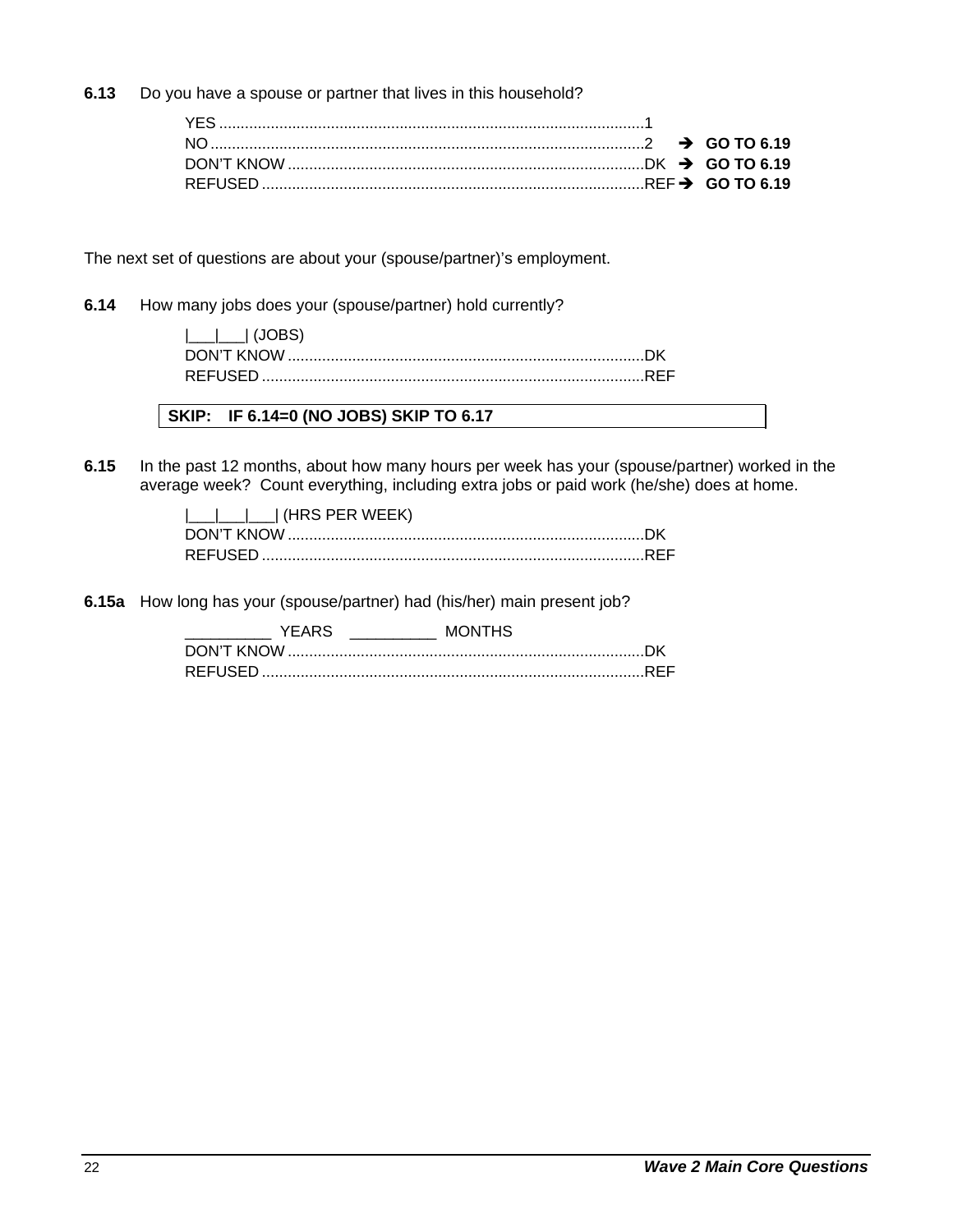|       | <b>SHOWCARD M</b>                                                                                                                                                                                                                                                                                                                                                     |            |                |                      |                |
|-------|-----------------------------------------------------------------------------------------------------------------------------------------------------------------------------------------------------------------------------------------------------------------------------------------------------------------------------------------------------------------------|------------|----------------|----------------------|----------------|
| 6.16  | <b>PHONE INTERVIEWS ONLY:</b> I'm going to read a list of benefits<br>people may receive or get from their job. For each benefit please<br>tell me whether your (spouse/partner) gets it from (his/her) job.<br><b>IN-PERSON INTERVIEWS ONLY:</b> Please look at Showcard M.<br>Which of the following benefits does your (spouse/partner) get<br>from (his/her) job? | <b>YES</b> | <b>NO</b>      | DON'T<br><b>KNOW</b> | <b>REFUSED</b> |
| 6.16a | Health insurance for (him/herself)?                                                                                                                                                                                                                                                                                                                                   | 1          | 2              | DK.                  | <b>REF</b>     |
| 6.16b | Health insurance for your family?                                                                                                                                                                                                                                                                                                                                     | 1          | $\overline{2}$ | <b>DK</b>            | <b>REF</b>     |
| 6.16c | Dental insurance for (him/herself)?                                                                                                                                                                                                                                                                                                                                   | 1          | $\overline{2}$ | <b>DK</b>            | <b>REF</b>     |
| 6.16d | Dental insurance for your family?                                                                                                                                                                                                                                                                                                                                     | 1          | $\overline{2}$ | <b>DK</b>            | <b>REF</b>     |
| 6.16e | Life insurance?                                                                                                                                                                                                                                                                                                                                                       | 1          | $\overline{2}$ | <b>DK</b>            | <b>REF</b>     |
| 6.16f | Long-term disability insurance?                                                                                                                                                                                                                                                                                                                                       | 1          | $\overline{2}$ | <b>DK</b>            | <b>REF</b>     |
| 6.16g | Retirement program?                                                                                                                                                                                                                                                                                                                                                   | 1          | $\overline{2}$ | <b>DK</b>            | <b>REF</b>     |
| 6.16h | Paid sick days?                                                                                                                                                                                                                                                                                                                                                       | 1          | 2              | <b>DK</b>            | <b>REF</b>     |
| 6.16i | Unpaid sick days or personal leave days?                                                                                                                                                                                                                                                                                                                              | 1          | 2              | <b>DK</b>            | <b>REF</b>     |
| 6.16j | Paid vacation?                                                                                                                                                                                                                                                                                                                                                        | 1          | 2              | <b>DK</b>            | <b>REF</b>     |

**6.17** How many weeks during the last 12 months was your (spouse/partner) without work because of unemployment?

| (WEEKS)<br>$\overline{\phantom{a}}$ $\overline{\phantom{a}}$ $\overline{\phantom{a}}$ $\overline{\phantom{a}}$ $\overline{\phantom{a}}$ $\overline{\phantom{a}}$ $\overline{\phantom{a}}$ $\overline{\phantom{a}}$ $\overline{\phantom{a}}$ $\overline{\phantom{a}}$ $\overline{\phantom{a}}$ $\overline{\phantom{a}}$ $\overline{\phantom{a}}$ $\overline{\phantom{a}}$ $\overline{\phantom{a}}$ $\overline{\phantom{a}}$ $\overline{\phantom{a}}$ $\overline{\phantom{a}}$ $\overline{\$ |  |
|--------------------------------------------------------------------------------------------------------------------------------------------------------------------------------------------------------------------------------------------------------------------------------------------------------------------------------------------------------------------------------------------------------------------------------------------------------------------------------------------|--|
|                                                                                                                                                                                                                                                                                                                                                                                                                                                                                            |  |
|                                                                                                                                                                                                                                                                                                                                                                                                                                                                                            |  |

# **SKIP: IF 6.14 > 0 (SPOUSE/PARTNER IS EMPLOYED) SKIP TO 6.19**

**6.18** When did your (spouse/partner) last work, even for a few days?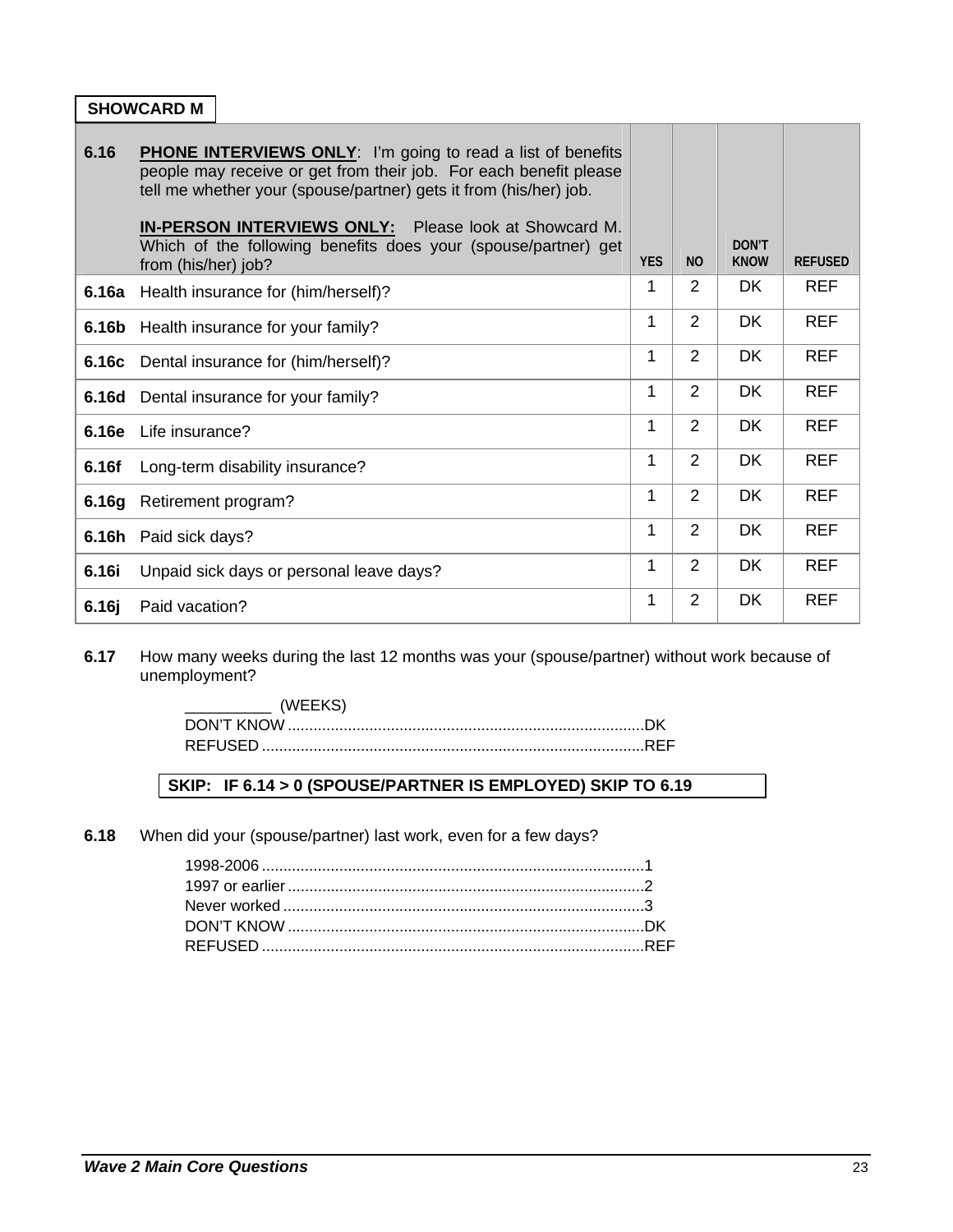| 6.19  | I am going to be asking you about your household income, but<br>first, I want to ask you about possible sources of that income<br>Did you (or anyone in your household) receive any income in<br>the last 12 months from $()?$ | <b>YES</b> | NO.            | DON'T<br><b>KNOW</b> | <b>REFUSED</b> |
|-------|--------------------------------------------------------------------------------------------------------------------------------------------------------------------------------------------------------------------------------|------------|----------------|----------------------|----------------|
| 6.19a | Wages or salary?                                                                                                                                                                                                               | 1          | $\mathcal{P}$  | DK.                  | <b>REF</b>     |
| 6.19b | Commissions, bonuses, or tips?                                                                                                                                                                                                 |            | 2              | DK.                  | <b>REF</b>     |
| 6.19c | Self-employment income from a business or farm, including<br>proprietorships and partnerships?                                                                                                                                 |            | 2              | DK.                  | <b>REF</b>     |
| 6.19d | Interest payments, dividends, net rental income, royalty<br>income, or income from estates and trusts?                                                                                                                         |            | $\overline{2}$ | DK.                  | <b>REF</b>     |
| 6.19e | Social Security or railroad retirement?                                                                                                                                                                                        | 1          | 2              | DK.                  | <b>REF</b>     |
| 6.19f | Supplemental security income?                                                                                                                                                                                                  | 1          | 2              | DK.                  | <b>REF</b>     |
| 6.19g | Public assistance or welfare payments from the state or local<br>welfare office?                                                                                                                                               |            | 2              | DK.                  | <b>REF</b>     |
| 6.19h | Retirement, survivor, or disability pensions?                                                                                                                                                                                  | 1          | 2              | DK.                  | <b>REF</b>     |
| 6.19i | Other work that you have not yet told me about that you did<br>inside or outside the home such as child care/babysitting, doing<br>hair, cooking, car repair, carpentry, or other jobs like that?                              | 1          | $\mathcal{P}$  | DK.                  | <b>REF</b>     |
| 6.19j | Any other sources of income received regularly such as<br>Veteran's payments, unemployment compensation, child<br>support, or alimony?                                                                                         |            | 2              | DK.                  | <b>REF</b>     |

**<sup>6.20</sup>** What was your total household income from all of these sources for the last 12 months?

## **FI INFO: READ NAMES FROM ROSTER AS A REMINDER OF WHO RESPONDENT SHOULD BE REFERRING TO WHEN ANSWERING THIS QUESTION**

| \$                |                                                                  | $\rightarrow$ GO TO 6.21 |
|-------------------|------------------------------------------------------------------|--------------------------|
|                   |                                                                  |                          |
| 6.20a             | Did it amount to less than \$10,000, more than \$10,000 or what? |                          |
|                   |                                                                  |                          |
|                   |                                                                  |                          |
|                   |                                                                  |                          |
|                   |                                                                  |                          |
|                   |                                                                  |                          |
| 6.20 <sub>b</sub> | Did it amount to less than \$20,000, more than \$20,000 or what? |                          |
|                   |                                                                  |                          |
|                   |                                                                  |                          |
|                   |                                                                  |                          |
|                   |                                                                  |                          |
|                   |                                                                  |                          |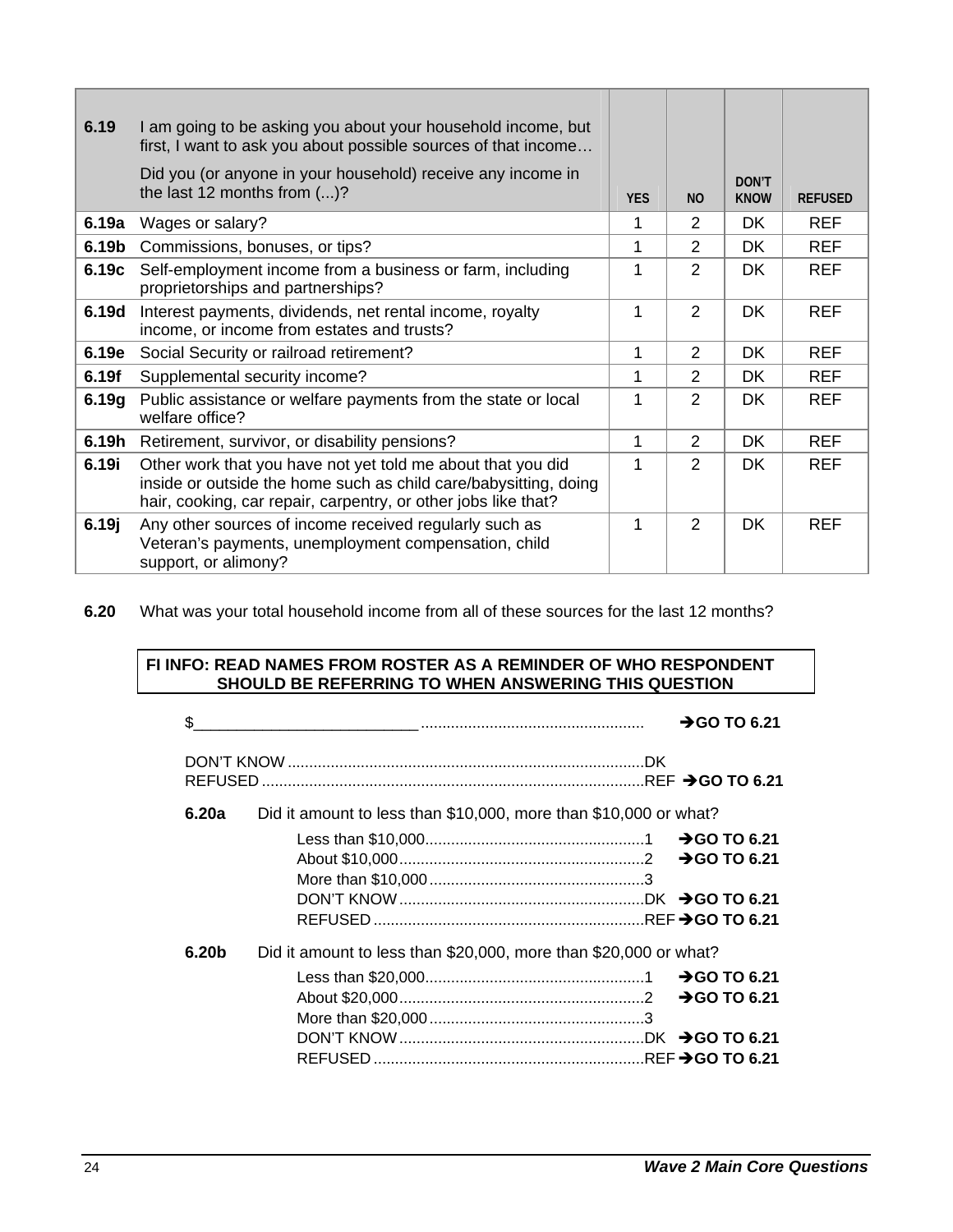| 6.20c | Did it amount to less than \$30,000, more than \$30,000 or what? |  |  |                          |  |
|-------|------------------------------------------------------------------|--|--|--------------------------|--|
|       |                                                                  |  |  | $\rightarrow$ GO TO 6.21 |  |
|       |                                                                  |  |  | →GO TO 6.21              |  |
|       |                                                                  |  |  |                          |  |
|       |                                                                  |  |  |                          |  |
|       |                                                                  |  |  |                          |  |
| 6.20d |                                                                  |  |  |                          |  |
|       | Did it amount to less than \$40,000, more than \$40,000 or what? |  |  |                          |  |
|       |                                                                  |  |  |                          |  |
|       |                                                                  |  |  | →GO TO 6.21              |  |
|       |                                                                  |  |  |                          |  |
|       |                                                                  |  |  |                          |  |
|       |                                                                  |  |  |                          |  |
| 6.20e | Did it amount to less than \$50,000, more than \$50,000 or what? |  |  |                          |  |
|       |                                                                  |  |  |                          |  |
|       |                                                                  |  |  |                          |  |
|       |                                                                  |  |  |                          |  |
|       |                                                                  |  |  |                          |  |
|       |                                                                  |  |  |                          |  |
| 6.20f | Did it amount to less than \$60,000, more than \$60,000 or what? |  |  |                          |  |
|       |                                                                  |  |  | $\rightarrow$ GO TO 6.21 |  |
|       |                                                                  |  |  | →GO TO 6.21              |  |
|       |                                                                  |  |  |                          |  |
|       |                                                                  |  |  |                          |  |
|       |                                                                  |  |  |                          |  |
|       |                                                                  |  |  |                          |  |
| 6.20g | Did it amount to less than \$70,000, more than \$70,000 or what? |  |  |                          |  |
|       |                                                                  |  |  | $\rightarrow$ GO TO 6.21 |  |
|       |                                                                  |  |  |                          |  |
|       |                                                                  |  |  |                          |  |
|       |                                                                  |  |  |                          |  |
|       |                                                                  |  |  |                          |  |
| 6.20h | Did it amount to less than \$80,000, more than \$80,000 or what? |  |  |                          |  |
|       |                                                                  |  |  | $\rightarrow$ GO TO 6.21 |  |
|       |                                                                  |  |  | $\rightarrow$ GO TO 6.21 |  |
|       |                                                                  |  |  |                          |  |
|       |                                                                  |  |  |                          |  |
|       |                                                                  |  |  |                          |  |
|       |                                                                  |  |  |                          |  |
| 6.20i | Did it amount to less than \$90,000, more than \$90,000 or what? |  |  |                          |  |
|       |                                                                  |  |  | $\rightarrow$ GO TO 6.21 |  |
|       |                                                                  |  |  | →GO TO 6.21              |  |
|       |                                                                  |  |  |                          |  |
|       |                                                                  |  |  |                          |  |
|       |                                                                  |  |  |                          |  |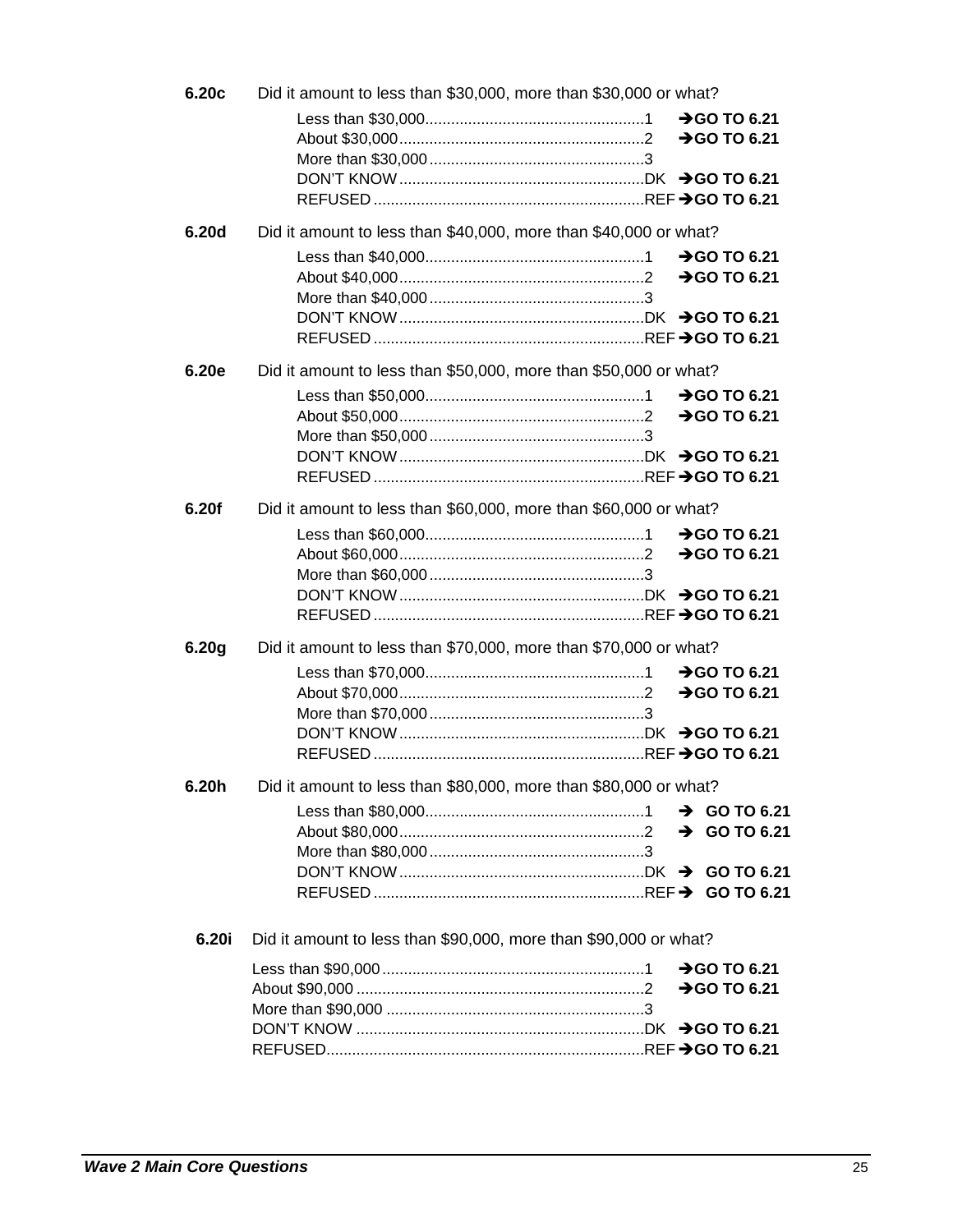| 6.20j Did it amount to less than \$100,000, more than \$100,000 or what? |  |
|--------------------------------------------------------------------------|--|
|                                                                          |  |
|                                                                          |  |
|                                                                          |  |
|                                                                          |  |
|                                                                          |  |
|                                                                          |  |

 $6.21$ In the past 12 months, have you (or anyone in your household) received food stamps?

 $6.22$ Who prepared your 2005 tax return this year?

| H&R BLOCK, JACKSON HEWITT, LIBERTY       |  |
|------------------------------------------|--|
|                                          |  |
|                                          |  |
| A FRIEND OR FAMILY MEMBER DID IT FOR ME4 |  |
|                                          |  |
|                                          |  |
|                                          |  |
|                                          |  |

 $6.23$ Sometimes families give financial help, either to other people they live with or to friends and family outside. Did you give any financial help like this in the last 12 months?

 $6.23a$ Was any of this financial help to friends or family in other countries?

6.24 Sometimes families get financial help, either from other people they live with or from friends and family outside. Did you get any help like this in the last 12 months?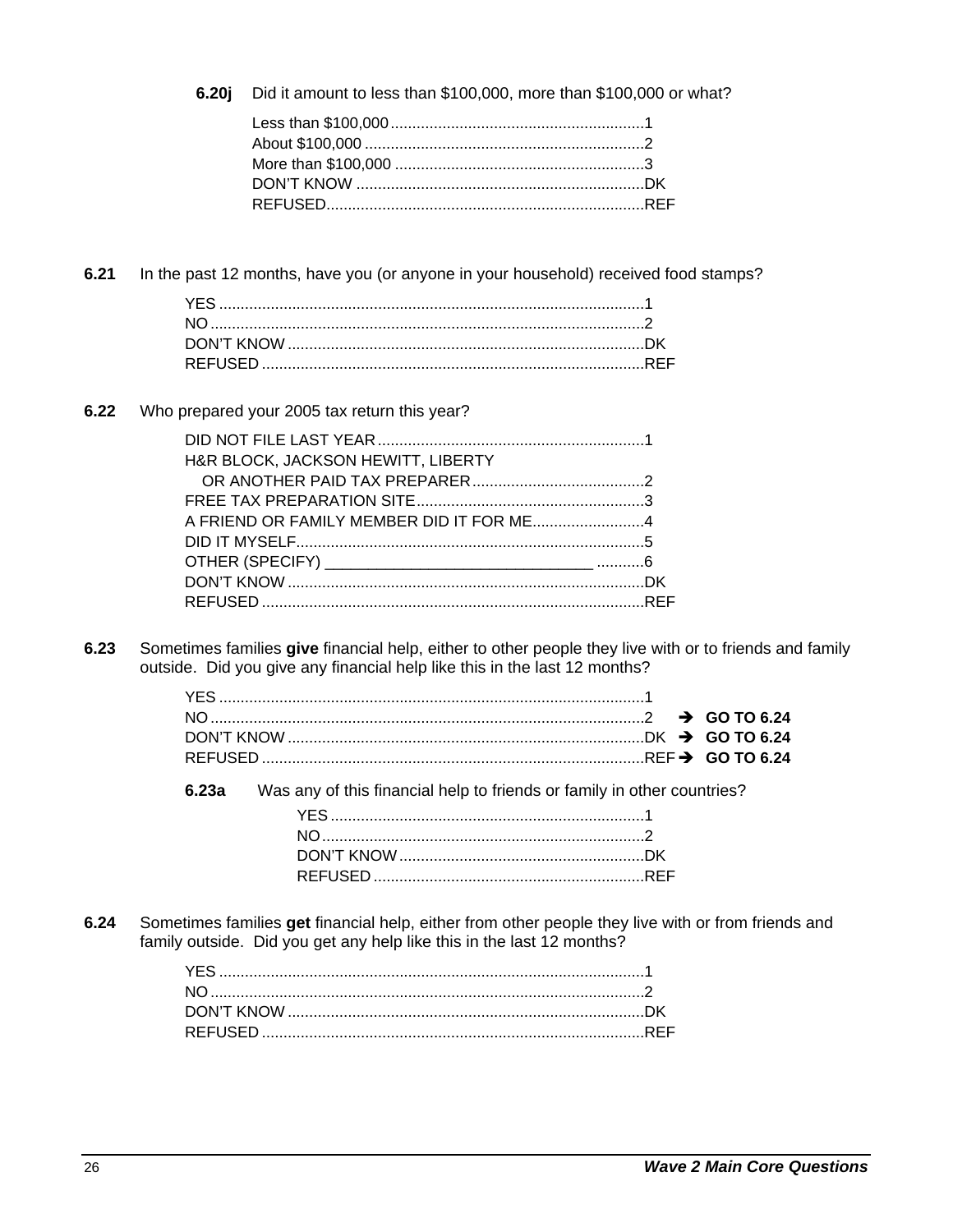$6.25$ How often do you get help or support besides money, like babysitting, lending small appliances, and rides from people in your family that do not live with you?

| 6.25a Do these family members live in the neighborhood? |  |  |
|---------------------------------------------------------|--|--|
| $\sqrt{2}$                                              |  |  |

 $6.26$ How often do you give help or support besides money to people in your family that do not live with you?

6.27 How often do you get help or support besides money from friends?

 $6.27a$ Do these friends live in the neighborhood?

6.28 How often do you give help or support besides money to your friends?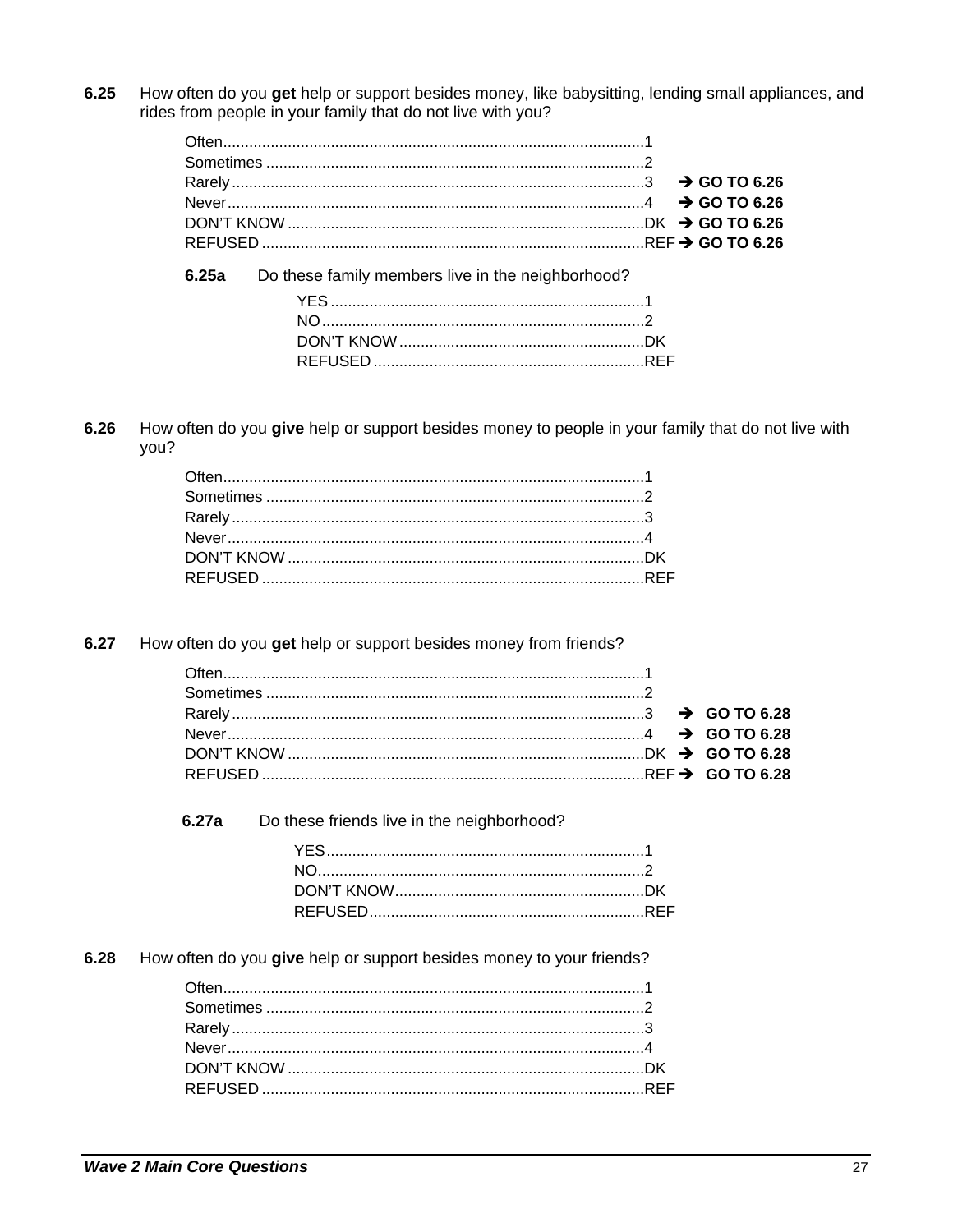$6.29$ Do you (and your spouse or partner) own this (house/apartment), rent it, or what?

6.30 Is this house, apartment, or mobile home...

| Owned by you or someone in this household with     |  |
|----------------------------------------------------|--|
|                                                    |  |
| Owned by you or someone in this household free and |  |
|                                                    |  |
|                                                    |  |
|                                                    |  |
|                                                    |  |
|                                                    |  |

## SKIP: IF 6.29 = 3, 4 or 5 (RENT, RENT TO OWN, OR BUYING ON **CONTRACT) GO TO 6.33**

IF 6.29 = 6 (LIVE THERE FOR FREE), DK or REF GO TO 6.36

## **OTHERWISE CONTINUE**

6.31 What do you think the value of your house is?

6.32 What is the total monthly mortgage on this unit?

| PER MONTH \$_______________________________                                                                                                    |  | $\rightarrow$ GO TO 6.34 |
|------------------------------------------------------------------------------------------------------------------------------------------------|--|--------------------------|
| HOUSE PAID FOR $\ldots$ $\ldots$ $\ldots$ $\ldots$ $\ldots$ $\ldots$ $\ldots$ $\ldots$ $\ldots$ $\ldots$ $\ldots$ $\ldots$ $\ldots$ GO TO 6.38 |  |                          |
|                                                                                                                                                |  |                          |
|                                                                                                                                                |  |                          |

6.33 What is the total monthly rent on this unit?

| PER MONTH \$ |  |
|--------------|--|
|              |  |
|              |  |

#### 6.34 How much of that do you (and your spouse/partner) pay?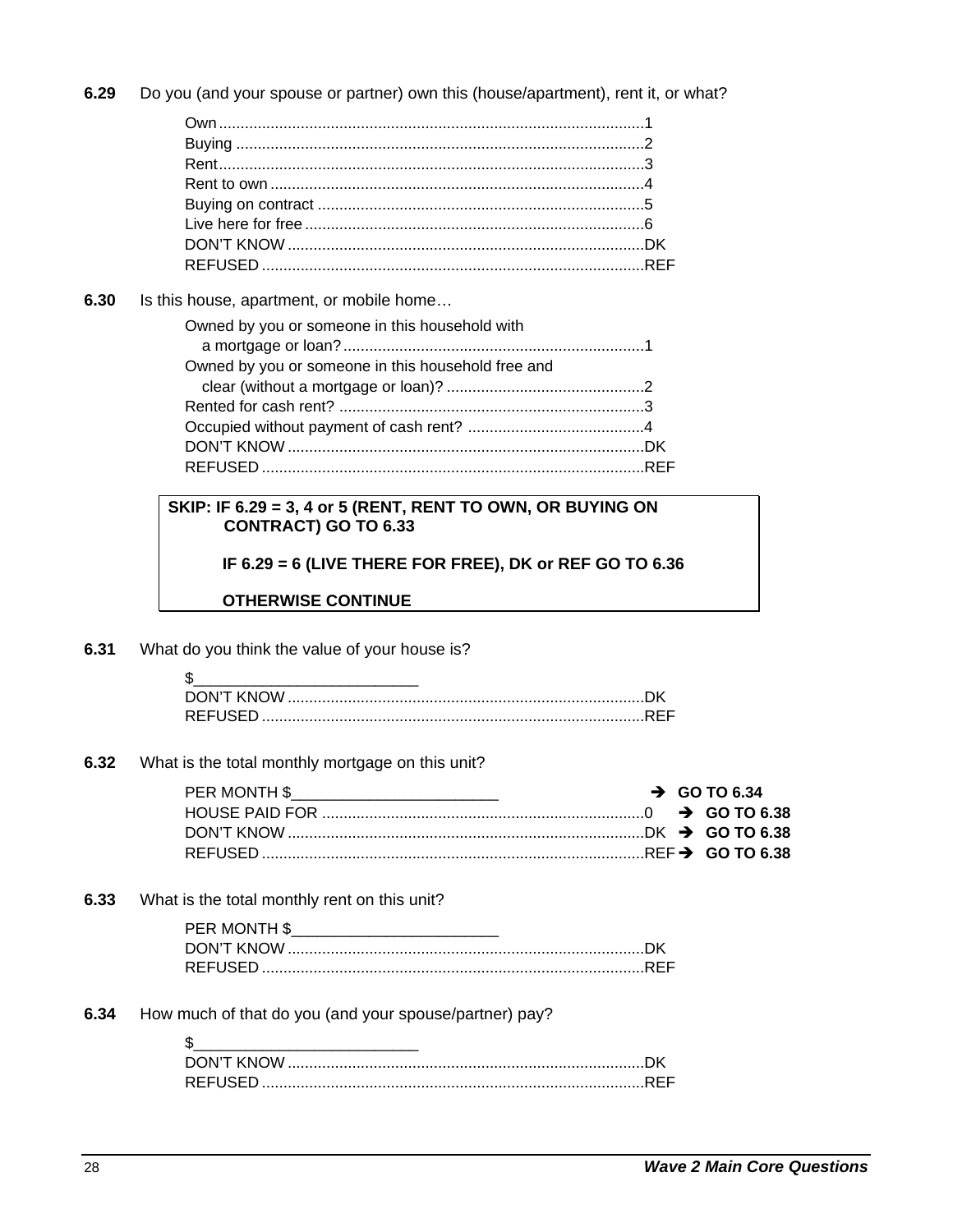## SKIP: IF 6.29=1 or 2 (OWN OR BUYING) GO TO 6.38

6.35 Are (you/you and your family) paying lower rent because the federal, state or local government is paying part of the rent?

#### 6.36 Is the building owned by a public housing authority?

6.37 Did a public housing authority or some similar agency give you (or any member of your household) a section 8 certificate or voucher to help pay the rent for this apartment or home?

#### 6.38 Does anyone in your household own a car, van or truck?

#### 6.38a Is this vehicle dependable?

6.39 Do you currently have a valid driver's license?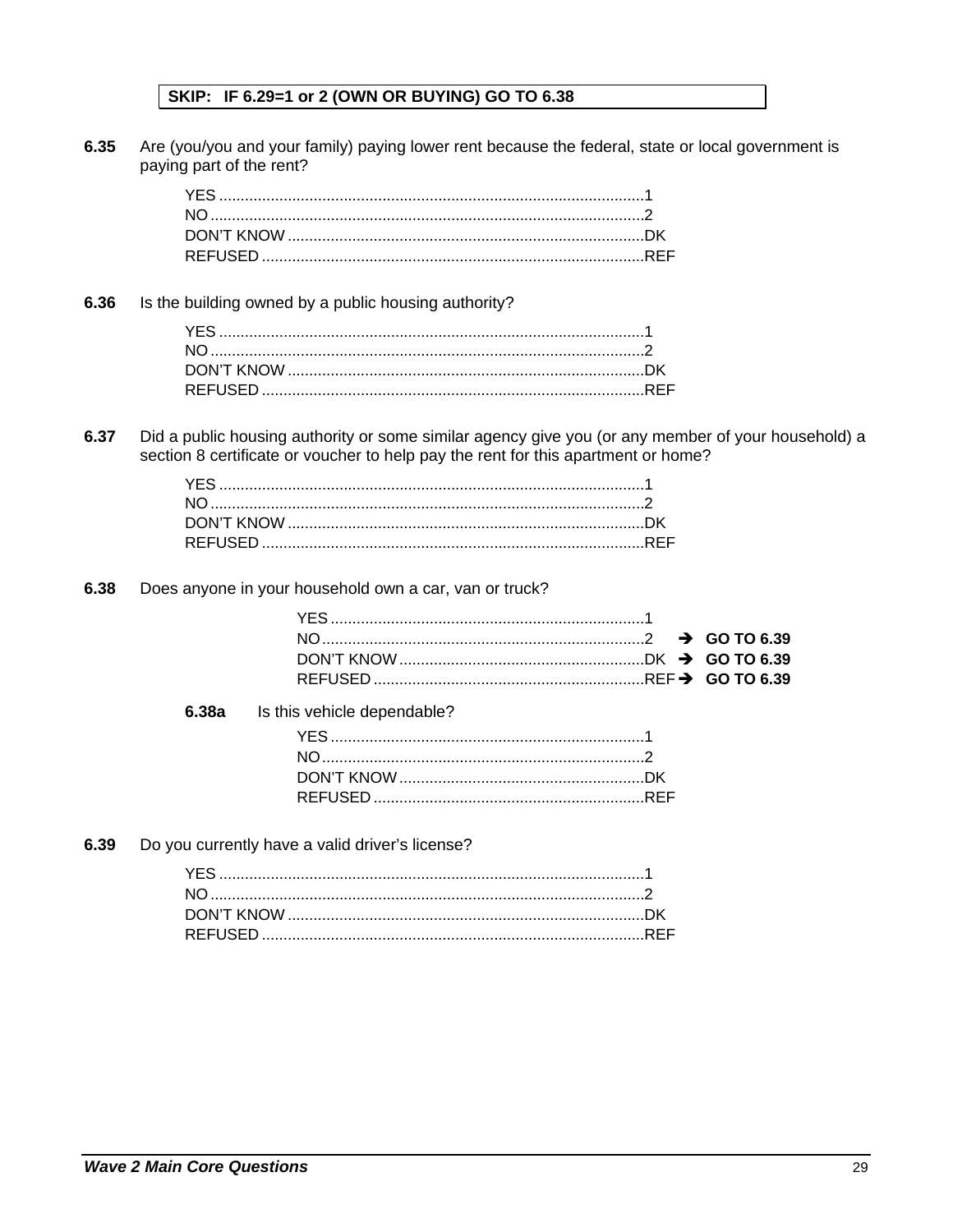| 6.40              | People sometimes borrow money or take out loans. Right now, are<br>you (and/or your spouse/partner) paying back any of the following<br>loans? | <b>YES</b> | <b>NO</b>     | DON'T<br><b>KNOW</b> | <b>REFUSED</b> |
|-------------------|------------------------------------------------------------------------------------------------------------------------------------------------|------------|---------------|----------------------|----------------|
| 6.40a             | Home mortgage?                                                                                                                                 |            | 2             | DK                   | <b>REF</b>     |
| 6.40b             | Home improvement loan?                                                                                                                         |            | 2             | DK                   | <b>REF</b>     |
| 6.40c             | Home equity loan?                                                                                                                              |            | $\mathcal{P}$ | DK                   | <b>REF</b>     |
| 6.40d             | Car loan?                                                                                                                                      |            | 2             | DK                   | <b>REF</b>     |
| 6.40e             | Student loan?                                                                                                                                  |            | 2             | DK                   | <b>REF</b>     |
| 6.40f             | Hospital or medical bill?                                                                                                                      |            | $\mathcal{P}$ | DK                   | <b>REF</b>     |
| 6.40 <sub>q</sub> | Credit card balance?                                                                                                                           |            | $\mathcal{P}$ | DK                   | <b>REF</b>     |
| 6.40h             | Furniture or appliances?                                                                                                                       |            | $\mathcal{P}$ | DK                   | <b>REF</b>     |
| 6.40i             | Other loan? (SPECIFY)                                                                                                                          |            | $\mathcal{P}$ | DK                   | <b>REF</b>     |

# **SKIP: IF ALL RESPONSES IN 6.40 SERIES ABOVE (6.40a - 6.40i) = 2 (NO) GO TO 6.43, OTHERWISE CONTINUE**

| 6.41 | When you think of (that loan/all of those loans), what is the total amount you (and your<br>spouse/partner) owe? |                                          |  |  |
|------|------------------------------------------------------------------------------------------------------------------|------------------------------------------|--|--|
|      |                                                                                                                  | $\rightarrow$ GO TO SKIP BOX BEFORE 6.42 |  |  |

| 6.41a             | Does it amount to less than \$10,000, more than \$10,000 or what? |  |  |  |
|-------------------|-------------------------------------------------------------------|--|--|--|
|                   |                                                                   |  |  |  |
|                   |                                                                   |  |  |  |
|                   |                                                                   |  |  |  |
|                   |                                                                   |  |  |  |
|                   |                                                                   |  |  |  |
| 6.41 <sub>b</sub> | Does it amount to less than \$20,000, more than \$20,000 or what? |  |  |  |
|                   |                                                                   |  |  |  |
|                   |                                                                   |  |  |  |
|                   |                                                                   |  |  |  |
|                   |                                                                   |  |  |  |
|                   |                                                                   |  |  |  |
| 6.41c             | Does it amount to less than \$30,000, more than \$30,000 or what? |  |  |  |
|                   |                                                                   |  |  |  |
|                   |                                                                   |  |  |  |
|                   |                                                                   |  |  |  |
|                   |                                                                   |  |  |  |
|                   |                                                                   |  |  |  |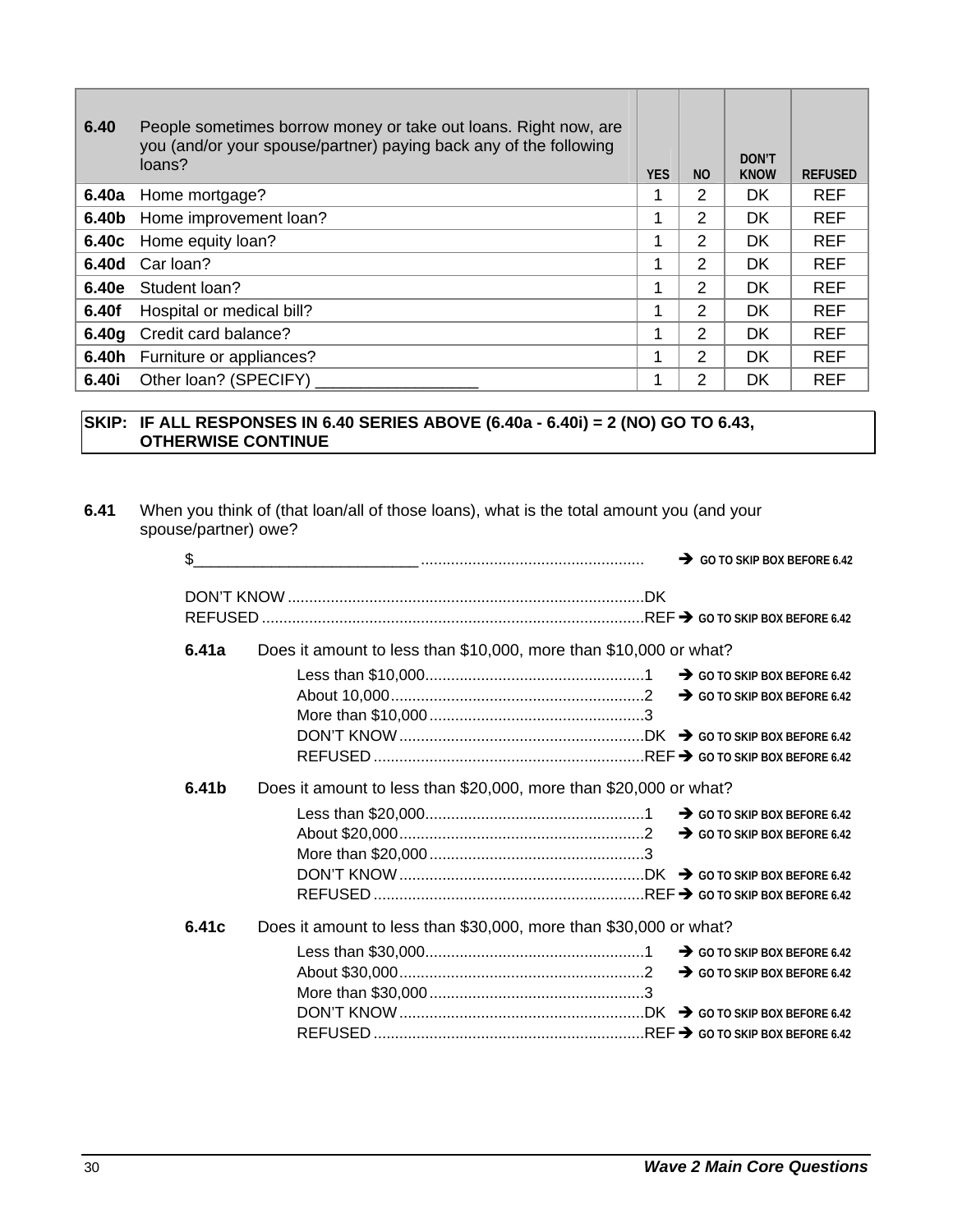| 6.41d | Does it amount to less than \$40,000, more than \$40,000 or what?   |
|-------|---------------------------------------------------------------------|
|       |                                                                     |
|       |                                                                     |
|       |                                                                     |
|       |                                                                     |
|       |                                                                     |
| 6.41e | Does it amount to less than \$50,000, more than \$50,000 or what?   |
|       |                                                                     |
|       |                                                                     |
|       | GO TO SKIP BOX BEFORE 6.42                                          |
|       |                                                                     |
|       |                                                                     |
|       |                                                                     |
| 6.41f | Does it amount to less than \$60,000, more than \$60,000 or what?   |
|       |                                                                     |
|       |                                                                     |
|       |                                                                     |
|       |                                                                     |
|       |                                                                     |
| 6.41g | Does it amount to less than \$70,000, more than \$70,000 or what?   |
|       |                                                                     |
|       | SO TO SKIP BOX BEFORE 6.42                                          |
|       |                                                                     |
|       |                                                                     |
|       |                                                                     |
| 6.41h | Does it amount to less than \$80,000, more than \$80,000 or what?   |
|       |                                                                     |
|       |                                                                     |
|       |                                                                     |
|       |                                                                     |
|       |                                                                     |
| 6.41i | Does it amount to less than \$90,000, more than \$90,000 or what?   |
|       | → GO TO SKIP BOX BEFORE 6.42                                        |
|       | GO TO SKIP BOX BEFORE 6.42                                          |
|       |                                                                     |
|       |                                                                     |
|       |                                                                     |
| 6.41j | Does it amount to less than \$100,000, more than \$100,000 or what? |
|       |                                                                     |
|       |                                                                     |
|       |                                                                     |
|       |                                                                     |
|       |                                                                     |

# **SKIP: IF 6.40a = 2 (NO) GO TO 6.43, OTHERWISE CONTINUE**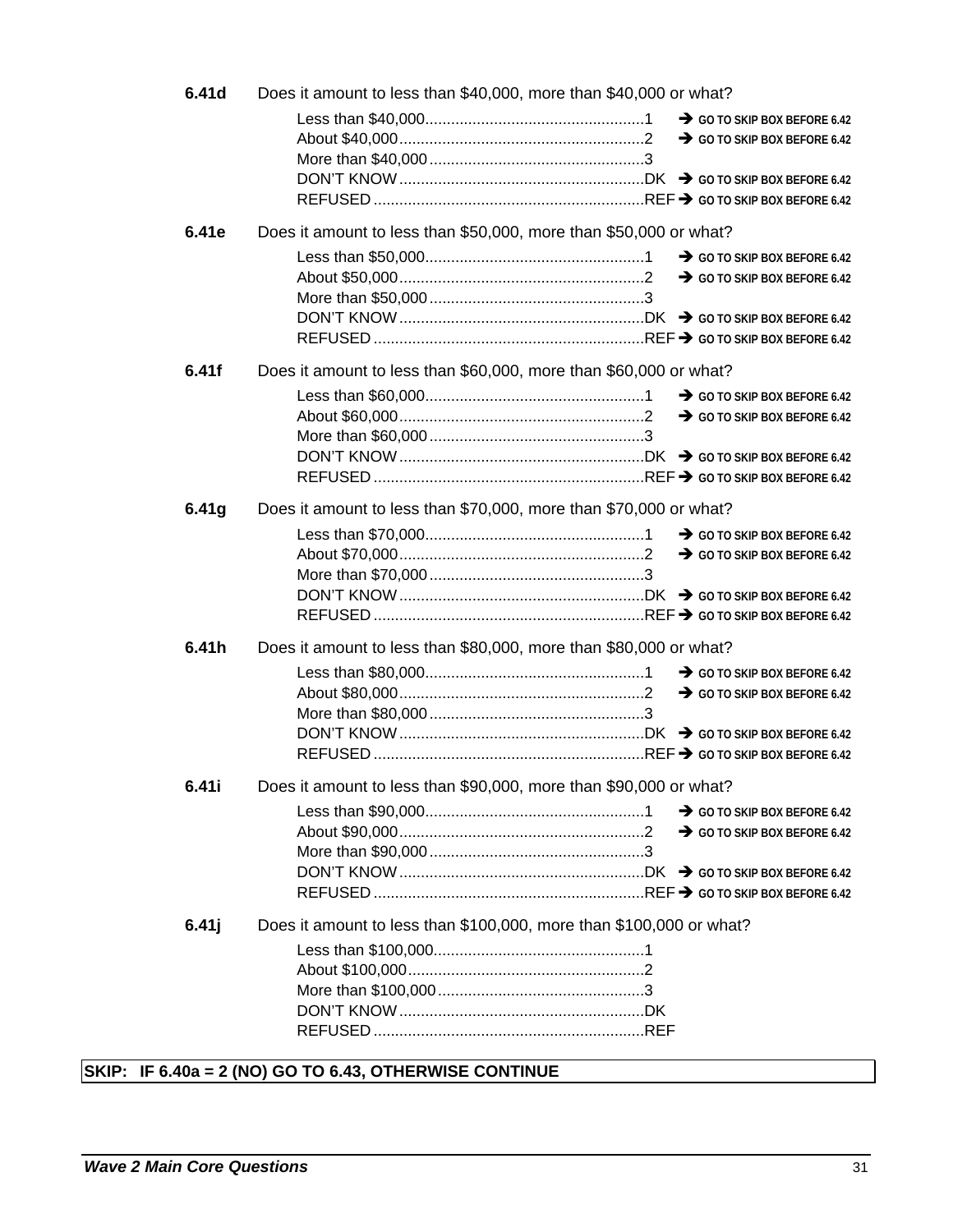**6.42** How much do you owe on your mortgage?

| \$ |
|----|
|    |
|    |

| 6.43  | People sometimes save money for the future. Right now, are you<br>(and/or your spouse/partner) saving for any of the following things: | <b>YES</b> | NO. | DON'T<br><b>KNOW</b> | <b>REFUSED</b> |
|-------|----------------------------------------------------------------------------------------------------------------------------------------|------------|-----|----------------------|----------------|
| 6.43а | To buy a house?                                                                                                                        |            | 2   | DK                   | <b>REF</b>     |
|       | 6.43b For school or college?                                                                                                           |            | っ   | DK                   | <b>REF</b>     |
|       | 6.43c For a car?                                                                                                                       |            | ົ   | DK                   | <b>REF</b>     |
|       | 6.43d For retirement?                                                                                                                  |            | 2   | DK                   | <b>REF</b>     |
|       | <b>6.43e</b> For emergencies?                                                                                                          |            | ⌒   | DK                   | <b>REF</b>     |
| 6.43f | Other savings? (SPECIFY)                                                                                                               |            | ◠   | DK                   | <b>REF</b>     |

# **SKIP: IF ALL RESPONSES IN 6.43 SERIES ABOVE (6.43a - 6.43f) = 2 (NO) GO TO 6.45, OTHERWISE CONTINUE**

**6.44** Thinking of all these things and anything else you may be saving for, how much money have you saved all together?

## **6.45** Do you have a savings account?

**6.46** Do you have a checking account?

## **6.47** Do you have a credit card?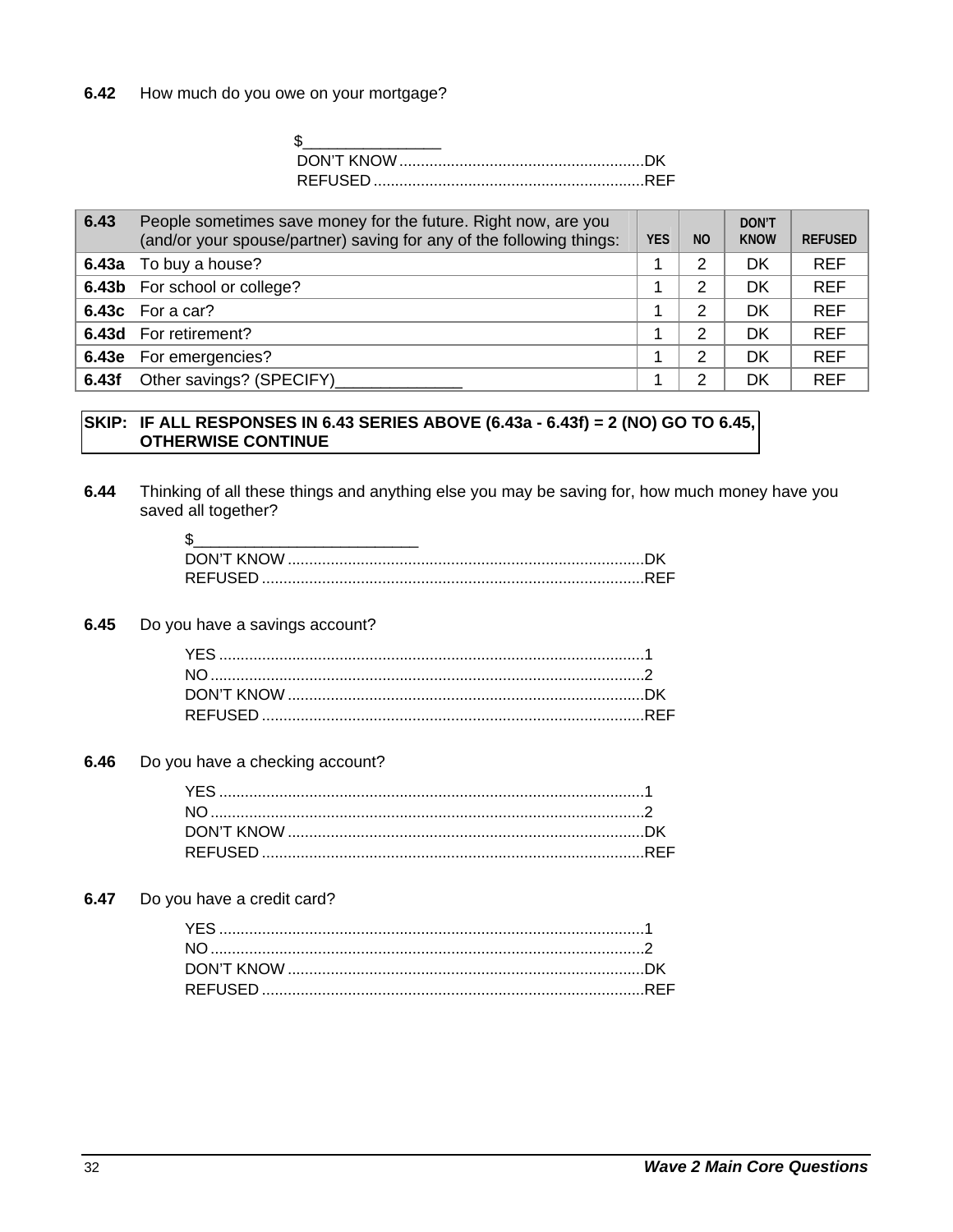**SHOWCARD N** 

| 6.48  | <b>PHONE INTERVIEWS ONLY:</b> Now we're interested in how people<br>might cope with emergencies. What if you had an unexpected bill<br>that was half of your monthly income and you had to pay the bill in<br>two weeks? The list I'm going to read to you contains many different<br>ways people might handle this kind of situation. Please tell me which<br>of the following ways you think would work for you.<br><b>IN-PERSON INTERVIEWS ONLY:</b> Now we're interested in how<br>people might cope with emergencies. What if you had an<br>unexpected bill that was half of your monthly income and you had to<br>pay the bill in two weeks? The card shows different ways people<br>might handle this kind of situation. Which of the ways do you think<br>would work for you? Just give me the numbers next to each way<br>that you might use to handle this situation. | <b>YES</b> | <b>NO</b>      | DON'T<br><b>KNOW</b> | <b>REFUSED</b> |
|-------|---------------------------------------------------------------------------------------------------------------------------------------------------------------------------------------------------------------------------------------------------------------------------------------------------------------------------------------------------------------------------------------------------------------------------------------------------------------------------------------------------------------------------------------------------------------------------------------------------------------------------------------------------------------------------------------------------------------------------------------------------------------------------------------------------------------------------------------------------------------------------------|------------|----------------|----------------------|----------------|
| 6.48a | Use savings?                                                                                                                                                                                                                                                                                                                                                                                                                                                                                                                                                                                                                                                                                                                                                                                                                                                                    | 1          | $\overline{2}$ | DK.                  | <b>REF</b>     |
| 6.48b | Use a credit card?                                                                                                                                                                                                                                                                                                                                                                                                                                                                                                                                                                                                                                                                                                                                                                                                                                                              | 1          | 2              | <b>DK</b>            | <b>REF</b>     |
| 6.48c | Borrow from family?                                                                                                                                                                                                                                                                                                                                                                                                                                                                                                                                                                                                                                                                                                                                                                                                                                                             | 1          | $\overline{2}$ | DK.                  | <b>REF</b>     |
| 6.48d | Borrow from friends?                                                                                                                                                                                                                                                                                                                                                                                                                                                                                                                                                                                                                                                                                                                                                                                                                                                            | 1          | 2              | DK.                  | <b>REF</b>     |
| 6.48e | Sell something?                                                                                                                                                                                                                                                                                                                                                                                                                                                                                                                                                                                                                                                                                                                                                                                                                                                                 | 1          | $\overline{2}$ | DK.                  | <b>REF</b>     |
| 6.48f | Get a payday loan?                                                                                                                                                                                                                                                                                                                                                                                                                                                                                                                                                                                                                                                                                                                                                                                                                                                              | 1          | 2              | DK.                  | <b>REF</b>     |
| 6.48g | Pawn something?                                                                                                                                                                                                                                                                                                                                                                                                                                                                                                                                                                                                                                                                                                                                                                                                                                                                 | 1          | $\overline{2}$ | <b>DK</b>            | <b>REF</b>     |
| 6.48h | Borrow from bank?                                                                                                                                                                                                                                                                                                                                                                                                                                                                                                                                                                                                                                                                                                                                                                                                                                                               | 1          | 2              | DK.                  | <b>REF</b>     |
| 6.48i | Borrow from consumer finance enterprise?                                                                                                                                                                                                                                                                                                                                                                                                                                                                                                                                                                                                                                                                                                                                                                                                                                        | 1          | $\overline{2}$ | DK.                  | <b>REF</b>     |
| 6.48j | Would not pay?                                                                                                                                                                                                                                                                                                                                                                                                                                                                                                                                                                                                                                                                                                                                                                                                                                                                  | 1          | $\overline{2}$ | <b>DK</b>            | <b>REF</b>     |
| 6.48k | Mutual assistance savings?                                                                                                                                                                                                                                                                                                                                                                                                                                                                                                                                                                                                                                                                                                                                                                                                                                                      | 1          | $\overline{2}$ | DK.                  | <b>REF</b>     |
| 6.481 | Other? (SPECIFY)                                                                                                                                                                                                                                                                                                                                                                                                                                                                                                                                                                                                                                                                                                                                                                                                                                                                | 1          | $\overline{2}$ | DK                   | <b>REF</b>     |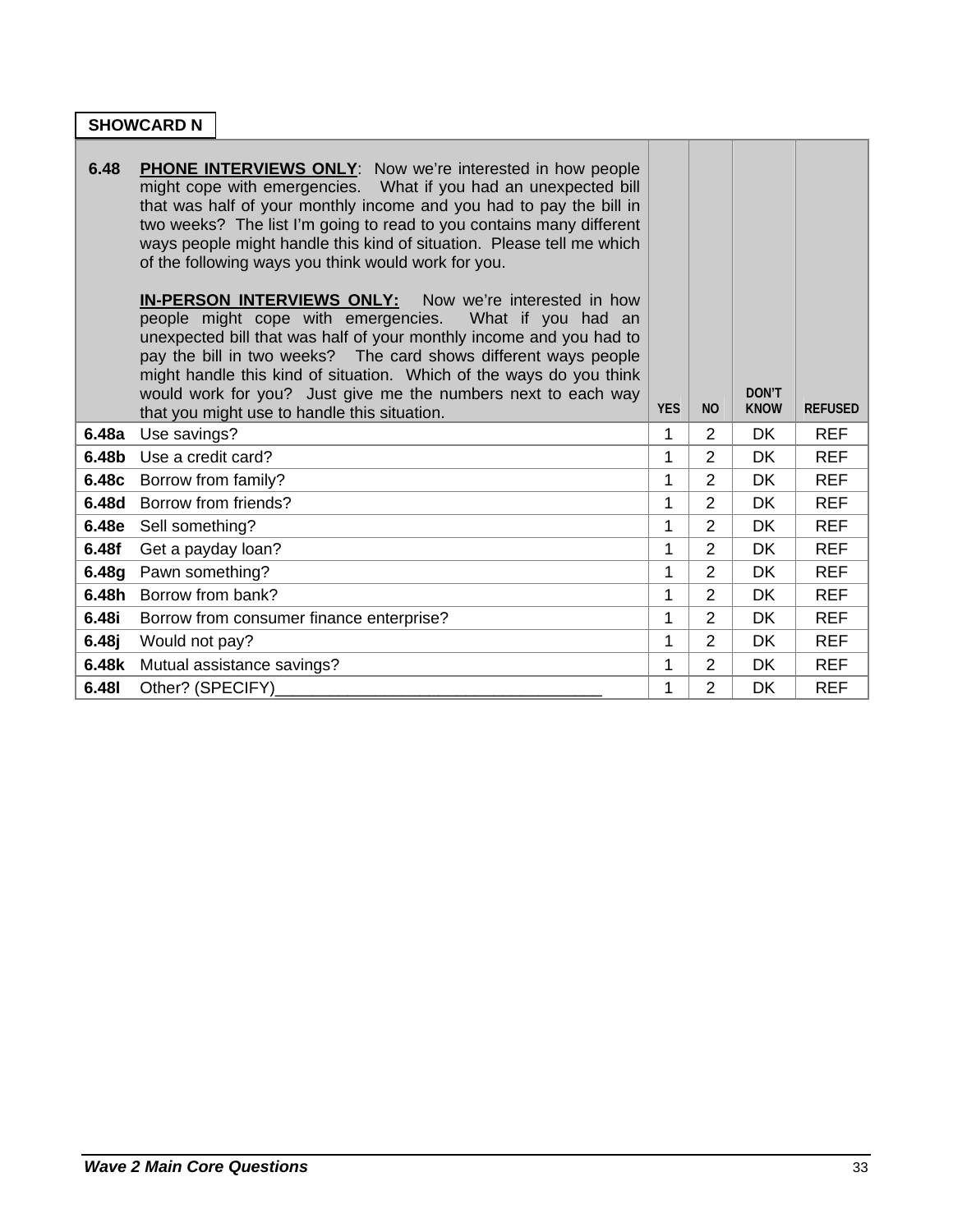# Segment 7:

# **Demographics**

Now I have a few more questions about you. Your answers to the following questions will be used in combination with the answers you have already provided to help us understand your neighborhood.

- **7.1** Do you consider yourself to be of Hispanic, Latino, or Spanish Origin or descent?
	- **PROMPT:** This group includes people of Mexican, Puerto Rican, Cuban, Central and South American, and any other Spanish background.

## **FI INFO: IF YES, ALWAYS REPEAT THE RESPONSE CATEGORIES BELOW**

| Yes, other Spanish/Hispanic/Latino |  |
|------------------------------------|--|
|                                    |  |
|                                    |  |
|                                    |  |

## **7.2** What race do you consider yourself? **CODE ALL THAT APPLY**

| NATIVE HAWAIIAN OR OTHER PACIFIC ISLANDER4 |  |
|--------------------------------------------|--|
|                                            |  |
|                                            |  |
|                                            |  |
|                                            |  |

## **7.3** In what country were you born?

**7.3a** In what year did you come to live in the United States?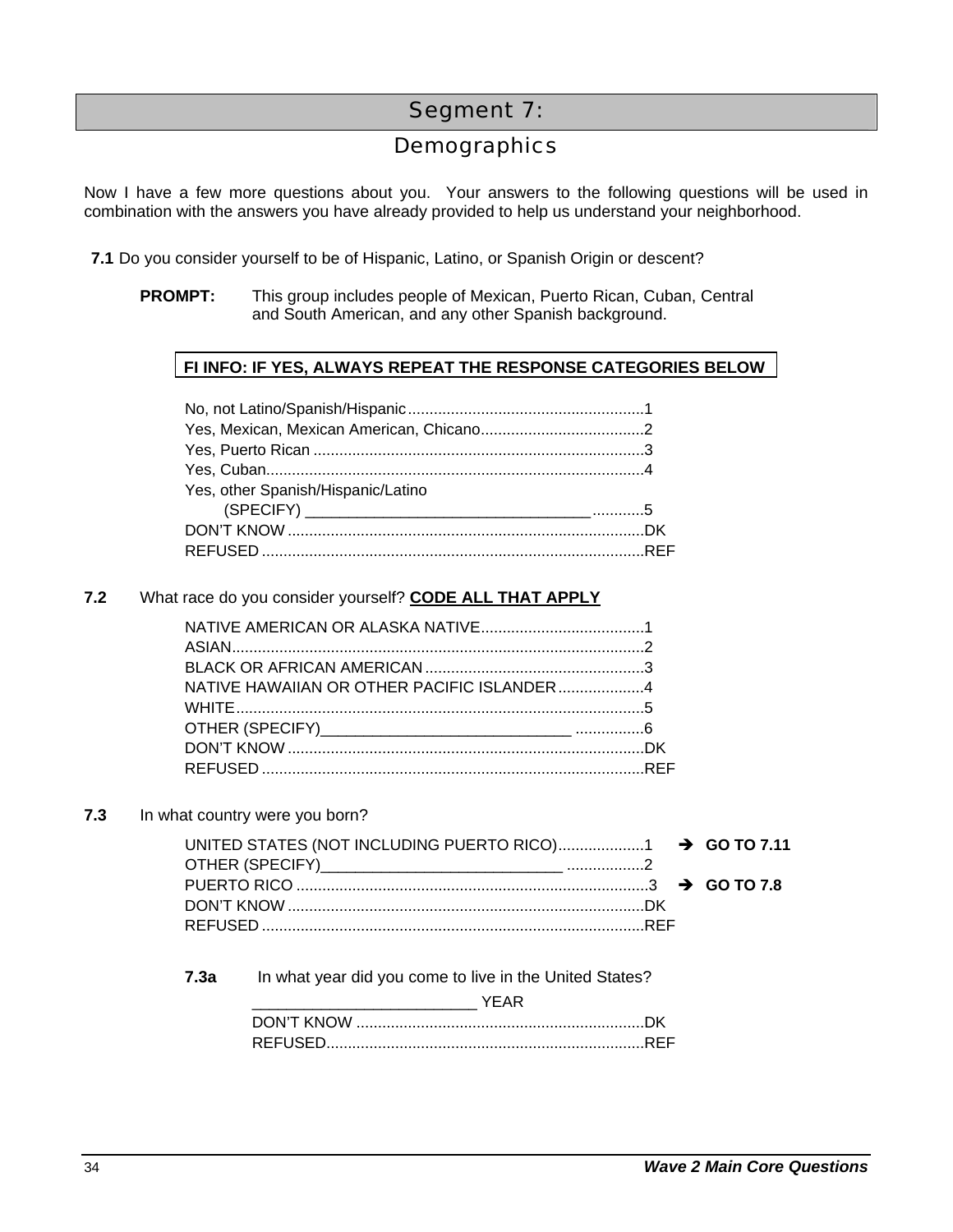$7.4$ Are you a citizen of the United States?

 $7.5$ When you moved to the United States to live what was your immigration status? Were you a permanent resident, a refugee, or something else?

 $7.6$ Has your status been changed to permanent resident?

 $7.7$ Are there any children in this household (by children, we mean people under the age of 18 years) who are not citizens of the United States?

 $7.8$ Is a language other than English spoken in your home?

7.9 How well would you say you understand English when someone is speaking to you?

 $7.10$ Have you ever enrolled in a class to learn or improve your English?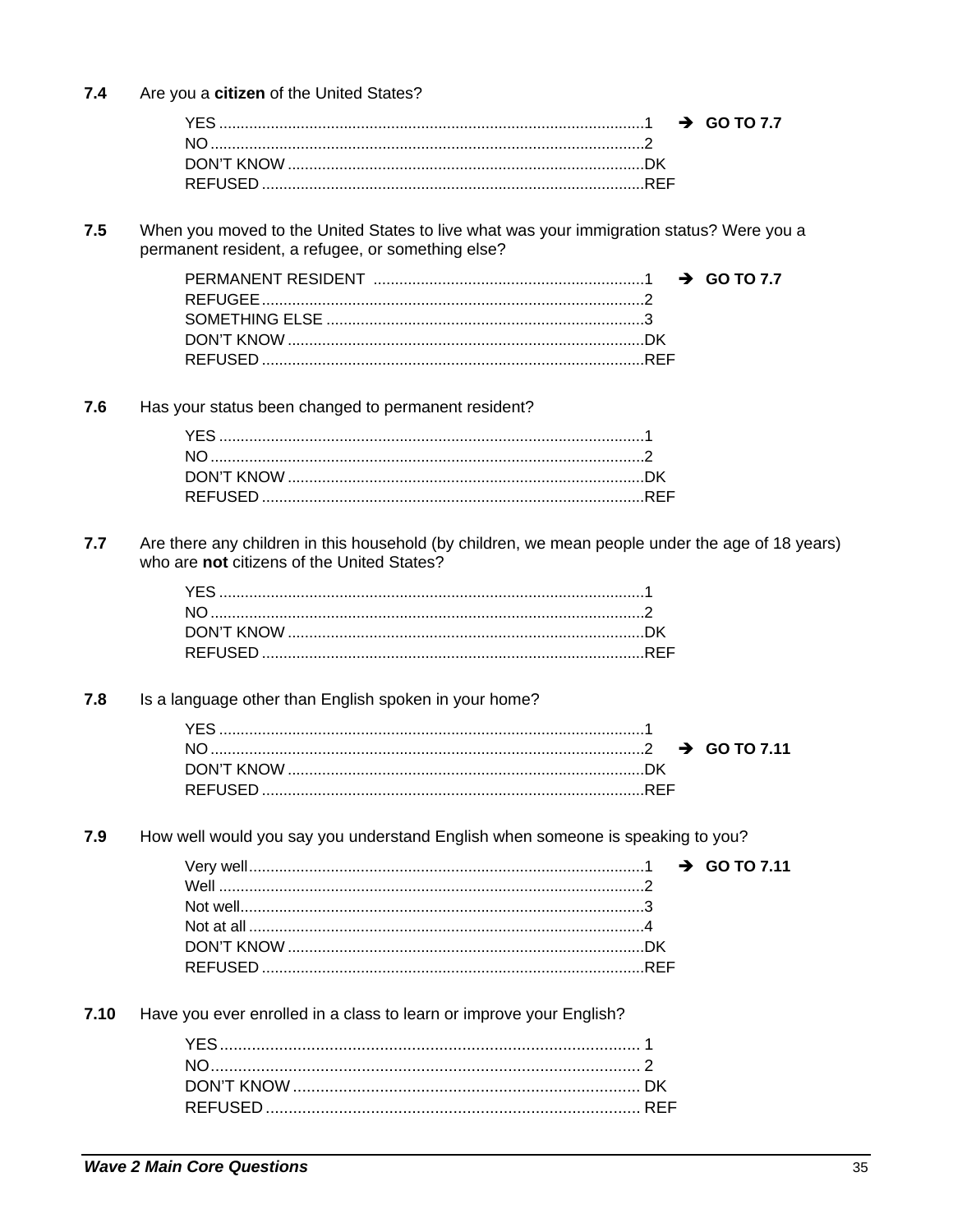**7.11** What is the highest level of education you have completed?

| BEYOND EIGHTH GRADE BUT NOT |  |
|-----------------------------|--|
|                             |  |
|                             |  |
|                             |  |

**FI INSTRUCTION:** IF R SAYS "HIGH SCHOOL DIPLOMA", "HIGH SCHOOL" OR ANY VARIATION OF "HIGH SCHOOL" PLEASE USE THE FOLLOWING PROBE: **"Did you graduate from high school or did you earn a GED?"** 

### **7.12** In what country were you educated?

### **7.13** What was your age when you completed your highest level of education?

## **SKIP: REVIEW THE CHILD ROSTER: ARE THERE ANY CHILDREN IN THE HOUSEHOLD BETWEEN THE AGES OF 0 AND 6? IF NO GO TO 7.15, OTHERWISE CONTINUE**

**7.14** Sometimes children are placed in the care of a child welfare agency. Has [NAME CHILD OR CHILDREN LIVING IN HOUSEHOLD THAT ARE BETWEEN THE AGES OF 0 - 6] ever been under the care of a child welfare agency for 1 day or longer?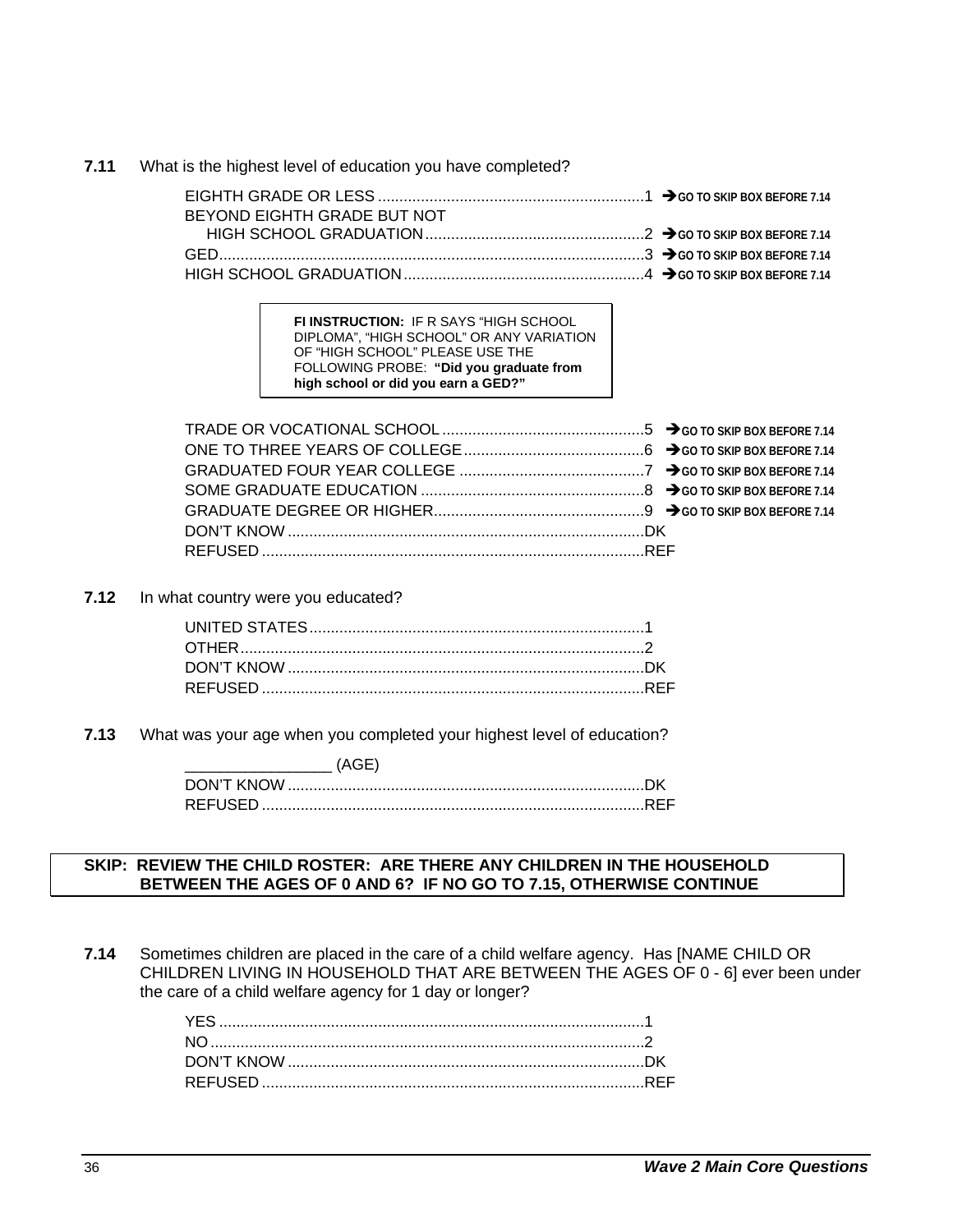$7.15$ People move in and out of households for lots of different reasons. Sometimes, someone leaves a household because they were sent to jail or prison.

Has anyone in your household been in jail or prison for more than 3 days within the last 3 years?

| 7.15a | Is this person currently in your household, still in jail/prison, or someplace else?     |  |
|-------|------------------------------------------------------------------------------------------|--|
| 7.15b | Do you expect this person to live in your household sometime within the next 3<br>years? |  |
|       |                                                                                          |  |

#### **END** IF THE RESPONDENT WANTS TO GIVE MORE INFORMATION ABOUT (HIM/HERSELF), (HIS/HER) FAMILY OR NEIGHBORHOOD, RECORD IT HERE.

I will be sending this document to our offices in Chicago. An editor will check to see that I have indicated an answer to all of the appropriate questions. If I mistakenly skipped a question, someone from our central office will call you to fill in the missing information.

My office may want to verify that I was here. Someone may call you to make sure that I conducted the interview. About three years from now I would like to call on you to ask you to participate in a follow-up survey. In case you move away I'd like to get some information about you and those close to you that could help us locate you.

|           | FI INFO: COMPLETE LOCATING INFORMATION SECTION IN ROSTER<br><b>BOOKLET WITH RESPONDENT BEFORE ENDING INTERVIEW.</b> |
|-----------|---------------------------------------------------------------------------------------------------------------------|
| END TIME: |                                                                                                                     |
|           | ΑΜ/ΡΜ                                                                                                               |